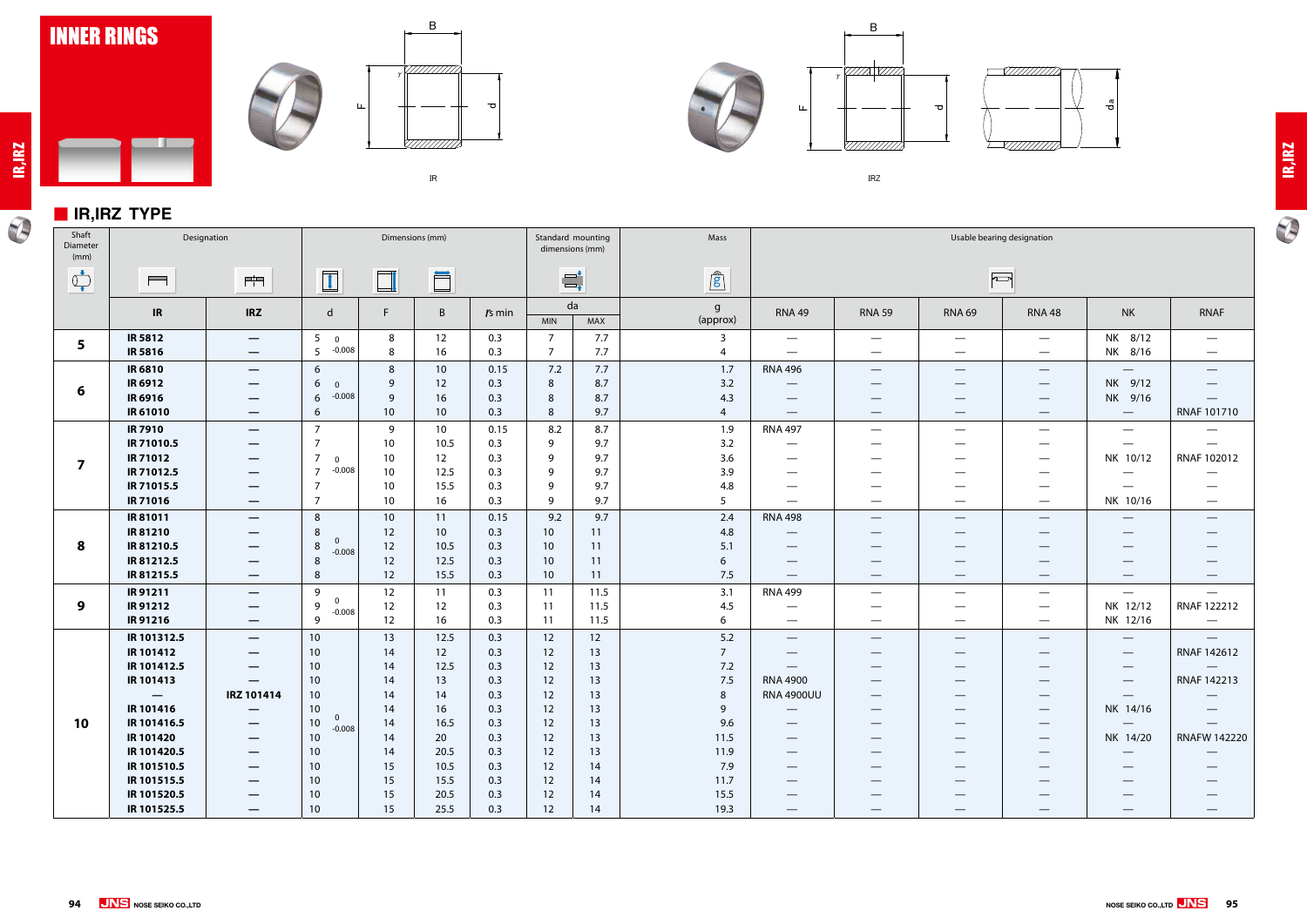

#### ■ **IR,IRZ TYPE**

<u>a ka</u>

**IR,IRZ**

 $\mathcal{P}$ 









㻵㻾㼆

# **IR,IRZ**

 $\overline{\bm{v}}$ 

earing designation  $\Box$  $\overline{\phantom{0}}$ —  $\overline{\phantom{0}}$ — — —  $\overline{\phantom{0}}$ —  $\overline{\phantom{0}}$  $\equiv$  $\overline{\phantom{0}}$  $\equiv$ RNAF 162812 — —  $\overline{\phantom{0}}$ — — RNAF 162413  $\overline{\phantom{0}}$ — — — — — NK 16/16 —  $\equiv$  $\equiv$ — RNAFW 162420 — NK 16/20  $\overline{\phantom{0}}$ — —  $\overline{\phantom{0}}$ — —  $\overline{\phantom{0}}$ — — R<br>D — — —  $\equiv$ — — — — — — — —  $\overline{\phantom{m}}$  $\overline{\phantom{0}}$ — — — — — — — — — — NK 19/16  $\overline{\phantom{0}}$ — — — — NK 19/20 — —  $\overline{\phantom{0}}$ — —  $\equiv$ — RNAF 203212 RNAF 202813  $\equiv$ — — — —  $\equiv$ — — — — — — —  $\overline{\phantom{0}}$ — — lU —  $\overline{\phantom{0}}$ — RNAFW 202826 $\equiv$  $\overline{\phantom{0}}$ 

| $\overline{\phantom{a}}$<br>Shaft<br>Diameter<br>(mm)                                                                                                                                                                                                                                                                                               |                          | Designation                               |                               |        | Dimensions (mm) |          |            | Standard mounting<br>dimensions (mm) | Mass          | Usable bearing designation      |                                 |                                 |                                  |                                 |                          |
|-----------------------------------------------------------------------------------------------------------------------------------------------------------------------------------------------------------------------------------------------------------------------------------------------------------------------------------------------------|--------------------------|-------------------------------------------|-------------------------------|--------|-----------------|----------|------------|--------------------------------------|---------------|---------------------------------|---------------------------------|---------------------------------|----------------------------------|---------------------------------|--------------------------|
| $\begin{picture}(120,10) \put(0,0){\line(1,0){10}} \put(15,0){\line(1,0){10}} \put(15,0){\line(1,0){10}} \put(15,0){\line(1,0){10}} \put(15,0){\line(1,0){10}} \put(15,0){\line(1,0){10}} \put(15,0){\line(1,0){10}} \put(15,0){\line(1,0){10}} \put(15,0){\line(1,0){10}} \put(15,0){\line(1,0){10}} \put(15,0){\line(1,0){10}} \put(15,0){\line($ | $\blacksquare$           | 門                                         | $\boxed{1}$                   | $\Box$ | Ö               |          |            | $\equiv_{\bullet}^{\bullet}$         | $\mathbf{r}$  |                                 |                                 | F                               |                                  |                                 |                          |
|                                                                                                                                                                                                                                                                                                                                                     | IR                       | <b>IRZ</b>                                | d                             | F      | B               | $rs$ min | <b>MIN</b> | da<br>MAX                            | g<br>(approx) | <b>RNA 49</b>                   | <b>RNA 59</b>                   | <b>RNA 69</b>                   | <b>RNA 48</b>                    | <b>NK</b>                       | <b>RNAF</b>              |
|                                                                                                                                                                                                                                                                                                                                                     | IR 121512.5              | $\hspace{0.05cm}$                         | 12                            | 15     | 12.5            | 0.3      | 14         | 14                                   | 6.1           | $\hspace{0.05cm}$               | $\hspace{0.05cm}$               | $\hspace{0.1mm}-\hspace{0.1mm}$ | $\overbrace{\phantom{13333}}$    | $\hspace{0.05cm}$               | $\hspace{0.05cm}$        |
|                                                                                                                                                                                                                                                                                                                                                     | IR 121516                | $\overline{\phantom{0}}$                  | 12                            | 15     | 16              | 0.3      | 14         | 14                                   | 7.8           | $\hspace{0.05cm}$               | $\overline{\phantom{0}}$        | $\hspace{0.05cm}$               |                                  |                                 | $\overline{\phantom{m}}$ |
|                                                                                                                                                                                                                                                                                                                                                     | IR 121516.5              | $\hspace{0.05cm}$                         | 12                            | 15     | 16.5            | 0.3      | 14         | 14                                   | 8.1           |                                 |                                 | $\hspace{0.05cm}$               | --                               |                                 | $\overline{\phantom{0}}$ |
|                                                                                                                                                                                                                                                                                                                                                     | IR 121522.5              |                                           | 12                            | 15     | 22.5            | 0.3      | 14         | 14                                   | 11            |                                 |                                 |                                 | —                                |                                 |                          |
|                                                                                                                                                                                                                                                                                                                                                     | IR 121612                | $\hspace{0.05cm}$                         | 12                            | 16     | 12              | 0.3      | 14         | 15                                   | 8             |                                 | –                               | $\hspace{0.05cm}$               |                                  | $\hspace{0.05cm}$               | <b>RNAF 1628</b>         |
|                                                                                                                                                                                                                                                                                                                                                     | IR 121612.5              |                                           | 12                            | 16     | 12.5            | 0.3      | 14         | 15                                   | 8.5           |                                 |                                 |                                 |                                  |                                 | $\overline{\phantom{m}}$ |
|                                                                                                                                                                                                                                                                                                                                                     | IR 121613                |                                           | 12                            | 16     | 13              | 0.3      | 14         | 15                                   | 8.5           | <b>RNA 4901</b>                 |                                 | $\hspace{0.05cm}$               |                                  | $\qquad \qquad$                 | <b>RNAF 1624</b>         |
|                                                                                                                                                                                                                                                                                                                                                     | $\qquad \qquad -$        | IRZ 121614                                | 12                            | 16     | 14              | 0.3      | 14         | 15                                   | 9.6           | <b>RNA 4901UU</b>               |                                 | $\hspace{0.05cm}$               | $\qquad \qquad \longleftarrow$   | $\hspace{0.1mm}-\hspace{0.1mm}$ | $\overline{\phantom{m}}$ |
| 12                                                                                                                                                                                                                                                                                                                                                  | IR 121616                |                                           | $\mathbf 0$<br>12<br>$-0.008$ | 16     | 16              | 0.3      | 14         | 15                                   | 10.5          |                                 |                                 |                                 | —                                | NK 16/16                        |                          |
|                                                                                                                                                                                                                                                                                                                                                     | IR 121616.5              |                                           | 12                            | 16     | 16.5            | 0.3      | 14         | 15                                   | 11.2          |                                 |                                 |                                 | $\qquad \qquad \longleftarrow$   | $\hspace{0.1mm}-\hspace{0.1mm}$ |                          |
|                                                                                                                                                                                                                                                                                                                                                     | IR 121620                | $\hspace{0.05cm}$                         | 12                            | 16     | 20              | 0.3      | 14         | 15                                   | 13.5          | $\overbrace{\phantom{123321}}$  |                                 | $\hspace{0.05cm}$               | $\qquad \qquad \longleftarrow$   | NK 16/20                        | RNAFW 16                 |
|                                                                                                                                                                                                                                                                                                                                                     | IR 121620.5              | $\overline{\phantom{0}}$                  | 12                            | 16     | 20.5            | 0.3      | 14         | 15                                   | 13.9          |                                 |                                 | $\hspace{0.05cm}$               | —                                | $\hspace{0.05cm}$               |                          |
|                                                                                                                                                                                                                                                                                                                                                     | IR 121622                | —                                         | 12                            | 16     | 22              | 0.3      | 14         | 15                                   | 14.5          | $\qquad \qquad \longleftarrow$  | $\hspace{0.1mm}-\hspace{0.1mm}$ | RNA 6901                        | $\qquad \qquad \longleftarrow$   | $\hspace{0.05cm}$               | $\hspace{0.05cm}$        |
|                                                                                                                                                                                                                                                                                                                                                     | IR 121622.5              |                                           | 12                            | 16     | 22.5            | 0.3      | 14         | 15                                   | 15.2          |                                 | $\qquad \qquad$                 | $\overline{\phantom{m}}$        | $\overline{\phantom{0}}$         |                                 | $\hspace{0.05cm}$        |
|                                                                                                                                                                                                                                                                                                                                                     | $\overline{\phantom{m}}$ | IRZ 121623                                | 12                            | 16     | 23              | 0.3      | 14         | 15                                   | 15.5          | $\qquad \qquad \longleftarrow$  | $\overline{\phantom{0}}$        | <b>RNA 6901UU</b>               | —                                |                                 |                          |
|                                                                                                                                                                                                                                                                                                                                                     | IR 121715.5              |                                           | 12                            | 17     | 15.5            | 0.3      | 14         | 16                                   | 13.6          |                                 | —                               |                                 | —                                |                                 |                          |
|                                                                                                                                                                                                                                                                                                                                                     | IR 121720.5              |                                           | 12                            | 17     | 20.5            | 0.3      | 14         | 16                                   | 18            | $\overline{\phantom{m}}$        |                                 | $\overline{\phantom{m}}$        |                                  | $\overbrace{\phantom{12332}}$   | —                        |
| 14                                                                                                                                                                                                                                                                                                                                                  | IR 141717                | $\overline{\phantom{m}}$                  | $\overline{0}$<br>14          | 17     | 17              | 0.3      | 16         | 16                                   | 9.5           | $\hspace{0.1mm}-\hspace{0.1mm}$ | $\overbrace{\phantom{12332}}$   | $\hspace{0.1mm}-\hspace{0.1mm}$ | $\overline{\phantom{m}}$         | $\hspace{0.05cm}$               | —                        |
|                                                                                                                                                                                                                                                                                                                                                     |                          |                                           | $-0.008$                      |        |                 |          |            |                                      |               |                                 |                                 |                                 |                                  |                                 |                          |
|                                                                                                                                                                                                                                                                                                                                                     | IR 151812.5              | $\overline{\phantom{m}}$                  | 15                            | 18     | 12.5            | 0.3      | 17         | 17                                   | 7.5           | $\overline{\phantom{m}}$        |                                 | $\hspace{0.05cm}$               |                                  |                                 | $\overline{\phantom{0}}$ |
|                                                                                                                                                                                                                                                                                                                                                     | IR 151815.5              | $\qquad \qquad \overline{\qquad \qquad }$ | 15                            | 18     | 15.5            | 0.3      | 17         | 17                                   | 9.3           |                                 |                                 |                                 | —                                |                                 |                          |
|                                                                                                                                                                                                                                                                                                                                                     | IR 151816.5              | $\hspace{0.05cm}$                         | 15                            | 18     | 16.5            | 0.3      | 17         | 17                                   | 9.9           |                                 |                                 |                                 |                                  |                                 |                          |
|                                                                                                                                                                                                                                                                                                                                                     | IR 151820.5              | $\hspace{0.05cm}$                         | 15                            | 18     | 20.5            | 0.3      | 17         | 17                                   | 12.3          | $\overbrace{\phantom{12332}}$   |                                 | $\hspace{0.05cm}$               | —                                |                                 |                          |
|                                                                                                                                                                                                                                                                                                                                                     | IR 151825.5              | $\qquad \qquad \overline{\qquad \qquad }$ | 15                            | 18     | 25.5            | 0.3      | 17         | 17                                   | 15.2          | $\overbrace{\phantom{123321}}$  |                                 | $\overbrace{\phantom{aaaaa}}$   | $\qquad \qquad \longleftarrow$   |                                 | —                        |
|                                                                                                                                                                                                                                                                                                                                                     | IR 151916                |                                           | 15                            | 19     | 16              | 0.3      | 17         | 18                                   | 12.5          |                                 |                                 | $\hspace{0.05cm}$               | —                                | NK 19/16                        |                          |
|                                                                                                                                                                                                                                                                                                                                                     | IR 151916.5              |                                           | 15                            | 19     | 16.5            | 0.3      | 17         | 18                                   | 13.6          |                                 |                                 | —                               | —                                | $\qquad \qquad$                 | —                        |
|                                                                                                                                                                                                                                                                                                                                                     | IR 151920                | —                                         | 15                            | 19     | 20              | 0.3      | 17         | 18                                   | 16            |                                 |                                 |                                 |                                  | NK 19/20                        |                          |
| 15                                                                                                                                                                                                                                                                                                                                                  | IR 151920.5              |                                           | 15<br>$\overline{0}$          | 19     | 20.5            | 0.3      | 17         | 18                                   | 12.3          |                                 |                                 |                                 |                                  |                                 |                          |
|                                                                                                                                                                                                                                                                                                                                                     | IR 152012                |                                           | $-0.008$<br>15                | 20     | 12              | 0.3      | 17         | 19                                   | 12            |                                 |                                 |                                 |                                  | $\hspace{0.05cm}$               | <b>RNAF 2032</b>         |
|                                                                                                                                                                                                                                                                                                                                                     | IR 152013                |                                           | 15                            | 20     | 13              | 0.3      | 17         | 19                                   | 13.5          | RNA 4902                        |                                 | $\hspace{0.05cm}$               |                                  | $\hspace{0.05cm}$               | <b>RNAF 2028</b>         |
|                                                                                                                                                                                                                                                                                                                                                     | $\overline{\phantom{0}}$ | IRZ 152014                                | 15                            | 20     | 14              | 0.3      | 17         | 19                                   | 14.5          | <b>RNA 4902UU</b>               |                                 | $\hspace{0.05cm}$               |                                  |                                 |                          |
|                                                                                                                                                                                                                                                                                                                                                     | IR 152015.5              |                                           | 15                            | 20     | 15.5            | 0.3      | 17         | 19                                   | 16.4          | $\hspace{0.1mm}-\hspace{0.1mm}$ |                                 |                                 |                                  |                                 |                          |
|                                                                                                                                                                                                                                                                                                                                                     | IR 152018                |                                           | 15                            | 20     | 18              | 0.3      | 17         | 19                                   | 19            |                                 | <b>RNA 5902</b>                 |                                 |                                  |                                 |                          |
|                                                                                                                                                                                                                                                                                                                                                     | IR 152020.5              |                                           | 15                            | 20     | 20.5            | 0.3      | 17         | 19                                   | 21.5          |                                 | $\hspace{0.05cm}$               |                                 |                                  |                                 |                          |
|                                                                                                                                                                                                                                                                                                                                                     | IR 152023                |                                           | 15                            | 20     | 23              | 0.3      | 17         | 19                                   | 24            |                                 | $\qquad \qquad \longleftarrow$  | RNA 6902                        |                                  |                                 |                          |
|                                                                                                                                                                                                                                                                                                                                                     | $\qquad \qquad -$        | IRZ 152024                                | 15                            | 20     | 24              | 0.3      | 17         | 19                                   | 25            |                                 | $\hspace{0.05cm}$               | <b>RNA 6902UU</b>               |                                  |                                 |                          |
|                                                                                                                                                                                                                                                                                                                                                     | IR 152026                | $\hspace{0.1mm}-\hspace{0.1mm}$           | 15                            | 20     | 26              | 0.3      | 17         | 19                                   | 28            |                                 |                                 | $\hspace{0.1mm}-\hspace{0.1mm}$ | $\overbrace{\phantom{aaaaa}}^{}$ |                                 | RNAFW 20                 |
|                                                                                                                                                                                                                                                                                                                                                     |                          |                                           |                               |        |                 |          |            |                                      |               |                                 |                                 |                                 |                                  |                                 |                          |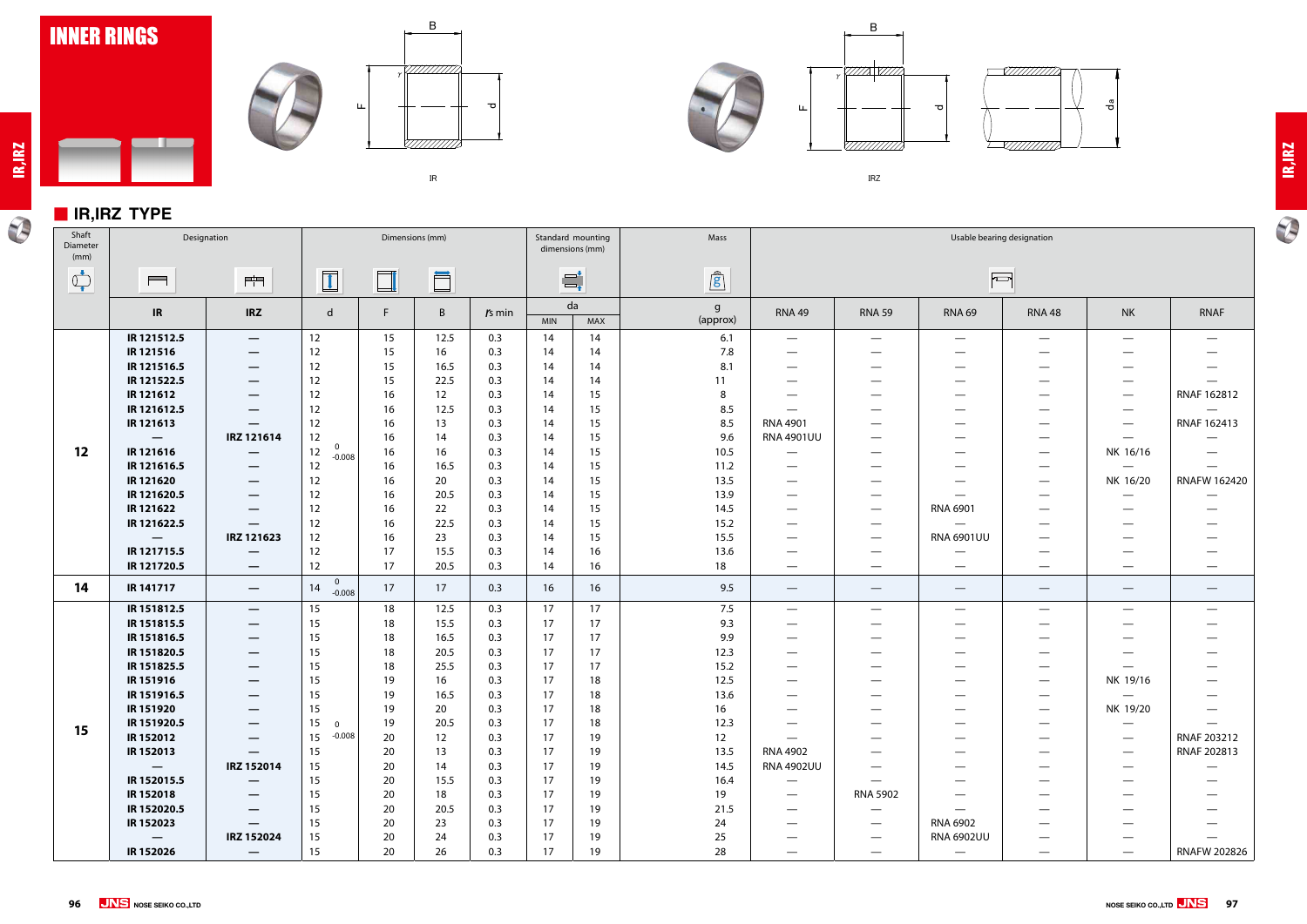

### ■ **IR,IRZ TYPE**

 $\blacksquare$ 











㻵㻾㼆



| Shaft<br>Diameter<br>(mm)                                                                                                                                                                                                                                                                                                                           |                                 | Designation                     | Dimensions (mm)      |        |      |          |            | Standard mounting<br>dimensions (mm) | Mass                     | Usable bearing designation                |                                 |                                 |                                 |                                 |                                 |
|-----------------------------------------------------------------------------------------------------------------------------------------------------------------------------------------------------------------------------------------------------------------------------------------------------------------------------------------------------|---------------------------------|---------------------------------|----------------------|--------|------|----------|------------|--------------------------------------|--------------------------|-------------------------------------------|---------------------------------|---------------------------------|---------------------------------|---------------------------------|---------------------------------|
| $\begin{picture}(220,20) \put(0,0){\line(1,0){10}} \put(15,0){\line(1,0){10}} \put(15,0){\line(1,0){10}} \put(15,0){\line(1,0){10}} \put(15,0){\line(1,0){10}} \put(15,0){\line(1,0){10}} \put(15,0){\line(1,0){10}} \put(15,0){\line(1,0){10}} \put(15,0){\line(1,0){10}} \put(15,0){\line(1,0){10}} \put(15,0){\line(1,0){10}} \put(15,0){\line($ | $\blacksquare$                  | 門                               | $\boxed{1}$          | $\Box$ | Ö    |          |            | $\Xi^\text{t}_\text{r}$              | $\mathbf{r}$             |                                           |                                 | $\sqrt{2}$                      |                                 |                                 |                                 |
|                                                                                                                                                                                                                                                                                                                                                     | IR                              | <b>IRZ</b>                      | d                    | F.     | B    | $rs$ min | <b>MIN</b> | da<br>MAX                            | $\mathsf{g}$<br>(approx) | <b>RNA 49</b>                             | <b>RNA 59</b>                   | <b>RNA 69</b>                   | <b>RNA 48</b>                   | <b>NK</b>                       | <b>RNAF</b>                     |
|                                                                                                                                                                                                                                                                                                                                                     | IR 172016.5                     | $\overline{\phantom{m}}$        | 17                   | 20     | 16.5 | 0.3      | 19         | 19                                   | 11.1                     | $\qquad \qquad -$                         | $\overline{\phantom{0}}$        |                                 | $\hspace{0.1mm}-\hspace{0.1mm}$ | $\hspace{0.05cm}$               | $\hspace{0.1mm}-\hspace{0.1mm}$ |
|                                                                                                                                                                                                                                                                                                                                                     | IR 172020                       | $\hspace{0.05cm}$               | 17                   | 20     | 20   | 0.3      | 19         | 19                                   | 14                       | $\qquad \qquad \longleftarrow$            | $\qquad \qquad$                 |                                 | $\hspace{0.1mm}-\hspace{0.1mm}$ | $\overline{\phantom{0}}$        |                                 |
|                                                                                                                                                                                                                                                                                                                                                     | IR 172020.5                     | $\hspace{0.1mm}-\hspace{0.1mm}$ | 17                   | 20     | 20.5 | 0.3      | 19         | 19                                   | 13.7                     | $\hspace{0.1mm}-\hspace{0.1mm}$           | $\hspace{0.05cm}$               | $\qquad \qquad$                 | $\overline{\phantom{a}}$        | $\qquad \qquad$                 |                                 |
|                                                                                                                                                                                                                                                                                                                                                     | IR 172030.5                     |                                 | 17                   | 20     | 30.5 | 0.3      | 19         | 19                                   | 20.5                     | $\qquad \qquad \overline{\qquad \qquad }$ | $\hspace{0.1mm}-\hspace{0.1mm}$ |                                 | $\hspace{0.1mm}-\hspace{0.1mm}$ |                                 |                                 |
|                                                                                                                                                                                                                                                                                                                                                     | IR 172116                       | $\hspace{0.1mm}-\hspace{0.1mm}$ | 17                   | 21     | 16   | 0.3      | 19         | 20                                   | 14.5                     |                                           | $\qquad \qquad$                 | —                               | $\hspace{0.1mm}-\hspace{0.1mm}$ | NK 21/16                        |                                 |
|                                                                                                                                                                                                                                                                                                                                                     | IR 172120                       |                                 | 17                   | 21     | 20   | 0.3      | 19         | 20                                   | 18                       | $\hspace{0.1mm}-\hspace{0.1mm}$           | $\qquad \qquad$                 | —                               | $\hspace{0.1mm}-\hspace{0.1mm}$ | NK 21/20                        | $\hspace{0.1mm}-\hspace{0.1mm}$ |
|                                                                                                                                                                                                                                                                                                                                                     | IR 172213                       | $\qquad \qquad \longleftarrow$  | 17                   | 22     | 13   | 0.3      | 19         | 21                                   | 15.5                     | <b>RNA 4903</b>                           |                                 | —                               | $\hspace{0.1mm}-\hspace{0.1mm}$ | $\hspace{0.1mm}-\hspace{0.1mm}$ | RNAF 223013                     |
|                                                                                                                                                                                                                                                                                                                                                     | $\hspace{0.1mm}-\hspace{0.1mm}$ | IRZ 172214                      | 17<br>$\mathbf 0$    | 22     | 14   | 0.3      | 19         | 21                                   | 16.5                     | <b>RNA 4903UU</b>                         | $\qquad \qquad$                 |                                 | $\qquad \qquad$                 | $\hspace{0.05cm}$               |                                 |
| 17                                                                                                                                                                                                                                                                                                                                                  | IR 172215.5                     |                                 | 17<br>$-0.008$       | 22     | 15.5 | 0.3      | 19         | 21                                   | 18.3                     |                                           | $\qquad \qquad$                 | $\overbrace{\phantom{12333}}$   | $\hspace{0.1mm}-\hspace{0.1mm}$ | $\hspace{0.05cm}$               | $\overline{\phantom{m}}$        |
|                                                                                                                                                                                                                                                                                                                                                     | IR 172216                       |                                 | 17                   | 22     | 16   | 0.3      | 19         | 21                                   | 19                       |                                           |                                 | __                              | $\hspace{0.1mm}-\hspace{0.1mm}$ |                                 | RNAF 223516                     |
|                                                                                                                                                                                                                                                                                                                                                     | IR 172216.5                     | $\hspace{0.05cm}$               | 17                   | 22     | 16.5 | 0.3      | 19         | 21                                   | 19.4                     |                                           |                                 |                                 | $\qquad \qquad$                 |                                 |                                 |
|                                                                                                                                                                                                                                                                                                                                                     | IR 172218                       | $\hspace{0.1mm}-\hspace{0.1mm}$ | 17                   | 22     | 18   | 0.3      | 19         | 21                                   | 21                       | $\hspace{0.1mm}-\hspace{0.1mm}$           | <b>RNA 5903</b>                 | $\hspace{0.1mm}-\hspace{0.1mm}$ | $\hspace{0.05cm}$               | $\qquad \qquad$                 |                                 |
|                                                                                                                                                                                                                                                                                                                                                     | IR 172223                       | $\hspace{0.05cm}$               | 17                   | 22     | 23   | 0.3      | 19         | 21                                   | 26.5                     | $\hspace{0.05cm}$                         | $\overline{\phantom{m}}$        | <b>RNA 6903</b>                 | $\hspace{0.1mm}-\hspace{0.1mm}$ | $\overline{\phantom{m}}$        | $\hspace{0.1mm}-\hspace{0.1mm}$ |
|                                                                                                                                                                                                                                                                                                                                                     | $\overline{\phantom{m}}$        | IRZ 172224                      | 17                   | 22     | 24   | 0.3      | 19         | 21                                   | 28                       | $\qquad \qquad \longleftarrow$            | $\hspace{0.1mm}-\hspace{0.1mm}$ | <b>RNA 6903UU</b>               | $\hspace{0.1mm}-\hspace{0.1mm}$ | $\hspace{0.1mm}-\hspace{0.1mm}$ | $\overbrace{\phantom{123321}}$  |
|                                                                                                                                                                                                                                                                                                                                                     | IR 172225.5                     | $\overline{\phantom{m}}$        | 17                   | 22     | 25.5 | 0.3      | 19         | 21                                   | 30                       | $\qquad \qquad \overline{\qquad \qquad }$ | $\hspace{0.05cm}$               | $\hspace{0.1mm}-\hspace{0.1mm}$ | $\hspace{0.1mm}-\hspace{0.1mm}$ | $\hspace{0.05cm}$               |                                 |
|                                                                                                                                                                                                                                                                                                                                                     | IR 172226                       |                                 | 17                   | 22     | 26   | 0.3      | 19         | 21                                   | 31                       |                                           |                                 | —                               | $\hspace{0.1mm}-\hspace{0.1mm}$ |                                 | <b>RNAFW 223026</b>             |
|                                                                                                                                                                                                                                                                                                                                                     | IR 172232                       | $\overline{\phantom{a}}$        | 17                   | 22     | 32   | 0.3      | 19         | 21                                   | 38                       | $\overline{\phantom{m}}$                  | $\overline{\phantom{m}}$        | $\hspace{0.1mm}-\hspace{0.1mm}$ | $\overline{\phantom{m}}$        | $\hspace{0.1mm}-\hspace{0.1mm}$ | <b>RNAFW 223532</b>             |
|                                                                                                                                                                                                                                                                                                                                                     | IR 202416                       | $\hspace{0.1mm}-\hspace{0.1mm}$ | 20                   | 24     | 16   | 0.3      | 22         | 23                                   | 16.5                     | $\hspace{0.05cm}$                         | $\overbrace{\phantom{13333}}$   | $\hspace{0.1mm}-\hspace{0.1mm}$ | $\overbrace{\phantom{aaaaa}}$   | NK 24/16                        |                                 |
|                                                                                                                                                                                                                                                                                                                                                     | IR 202416.5                     | $\overline{\phantom{m}}$        | 20                   | 24     | 16.5 | 0.3      | 22         | 23                                   | 17.5                     | $\qquad \qquad \longleftarrow$            |                                 | —                               | $\hspace{0.1mm}-\hspace{0.1mm}$ |                                 |                                 |
|                                                                                                                                                                                                                                                                                                                                                     | IR 202420                       | $\hspace{0.1mm}-\hspace{0.1mm}$ | 20                   | 24     | 20   | 0.3      | 22         | 23                                   | 20.5                     |                                           |                                 |                                 | $\hspace{0.1mm}-\hspace{0.1mm}$ | NK 24/20                        |                                 |
|                                                                                                                                                                                                                                                                                                                                                     | IR 202420.5                     | $\overline{\phantom{m}}$        | 20                   | 24     | 20.5 | 0.3      | 22         | 23                                   | 22                       | $\hspace{0.05cm}$                         |                                 | –                               |                                 |                                 |                                 |
|                                                                                                                                                                                                                                                                                                                                                     | IR 202510.5                     | $\hspace{0.1mm}-\hspace{0.1mm}$ | 20                   | 25     | 10.5 | 0.3      | 22         | 24                                   | 14.3                     |                                           |                                 | –                               |                                 | $\qquad \qquad$                 |                                 |
|                                                                                                                                                                                                                                                                                                                                                     | IR 202515.5                     | $\hspace{0.05cm}$               | 20                   | 25     | 15.5 | 0.3      | 22         | 24                                   | 21                       | $\qquad \qquad \longleftarrow$            | $\hspace{0.05cm}$               | —                               | $\hspace{0.1mm}-\hspace{0.1mm}$ | $\hspace{0.1mm}-\hspace{0.1mm}$ | $\hspace{0.05cm}$               |
|                                                                                                                                                                                                                                                                                                                                                     | IR 202516                       |                                 | 20                   | 25     | 16   | 0.3      | 22         | 24                                   | 22                       |                                           |                                 | —                               |                                 | $\hspace{0.1mm}-\hspace{0.1mm}$ | RNAF 253716                     |
|                                                                                                                                                                                                                                                                                                                                                     | IR 202517                       | —                               | 20                   | 25     | 17   | 0.3      | 22         | 24                                   | 23                       | <b>RNA 4904</b>                           | $\sim$                          |                                 |                                 | $\hspace{0.1mm}-\hspace{0.1mm}$ | RNAF 253517                     |
| 20                                                                                                                                                                                                                                                                                                                                                  |                                 | IRZ 202518                      | 20<br>$\overline{0}$ | 25     | 18   | 0.3      | 22         | 24                                   | 24                       | <b>RNA 4904UU</b>                         |                                 |                                 |                                 |                                 |                                 |
|                                                                                                                                                                                                                                                                                                                                                     | IR 202520                       |                                 | 20 -0.010            | 25     | 20   | 0.3      | 22         | 24                                   | 27                       | $\overline{\phantom{a}}$                  | $\overline{\phantom{m}}$        | –                               |                                 | $\hspace{0.05cm}$               |                                 |
|                                                                                                                                                                                                                                                                                                                                                     | IR 202520.5                     | $\overline{\phantom{m}}$        | 20                   | 25     | 20.5 | 0.3      | 22         | 24                                   | 28                       |                                           | $\hspace{0.05cm}$               | —                               |                                 |                                 |                                 |
|                                                                                                                                                                                                                                                                                                                                                     | <b>IR 202523</b>                | —                               | 20                   | 25     | 23   | 0.3      | 22         | 24                                   | 31                       |                                           | <b>RNA 5904</b>                 |                                 |                                 |                                 |                                 |
|                                                                                                                                                                                                                                                                                                                                                     | IR 202525.5                     | $\hspace{0.1mm}-\hspace{0.1mm}$ | 20                   | 25     | 25.5 | 0.3      | 22         | 24                                   | 34.5                     |                                           |                                 |                                 |                                 |                                 |                                 |
|                                                                                                                                                                                                                                                                                                                                                     | <b>IR 202526</b>                | —                               | 20                   | 25     | 26   | 0.3      | 22         | 24                                   | 36                       | <u>است.</u>                               |                                 |                                 |                                 |                                 | <b>RNAFW 253526</b>             |
|                                                                                                                                                                                                                                                                                                                                                     | IR 202526.5                     |                                 | 20                   | 25     | 26.5 | 0.3      | 22         | 24                                   | 36                       |                                           | $\overline{\phantom{0}}$        |                                 |                                 |                                 |                                 |
|                                                                                                                                                                                                                                                                                                                                                     | <b>IR 202530</b>                | —                               | 20                   | 25     | 30   | 0.3      | 22         | 24                                   | 40.5                     |                                           |                                 | RNA 6904                        |                                 |                                 |                                 |
|                                                                                                                                                                                                                                                                                                                                                     | $\overline{\phantom{m}}$        | IRZ 202531                      | 20                   | 25     | 31   | 0.3      | 22         | 24                                   | 41.5                     | $\overline{\phantom{0}}$                  |                                 | <b>RNA 6904UU</b>               | $\hspace{0.1mm}-\hspace{0.1mm}$ |                                 |                                 |
|                                                                                                                                                                                                                                                                                                                                                     | <b>IR 202532</b>                | $\overline{\phantom{m}}$        | 20                   | 25     | 32   | 0.3      | 22         | 24                                   | 44                       | —                                         |                                 | $\hspace{0.1mm}-\hspace{0.1mm}$ | $\hspace{0.1mm}-\hspace{0.1mm}$ |                                 | <b>RNAFW 253732</b>             |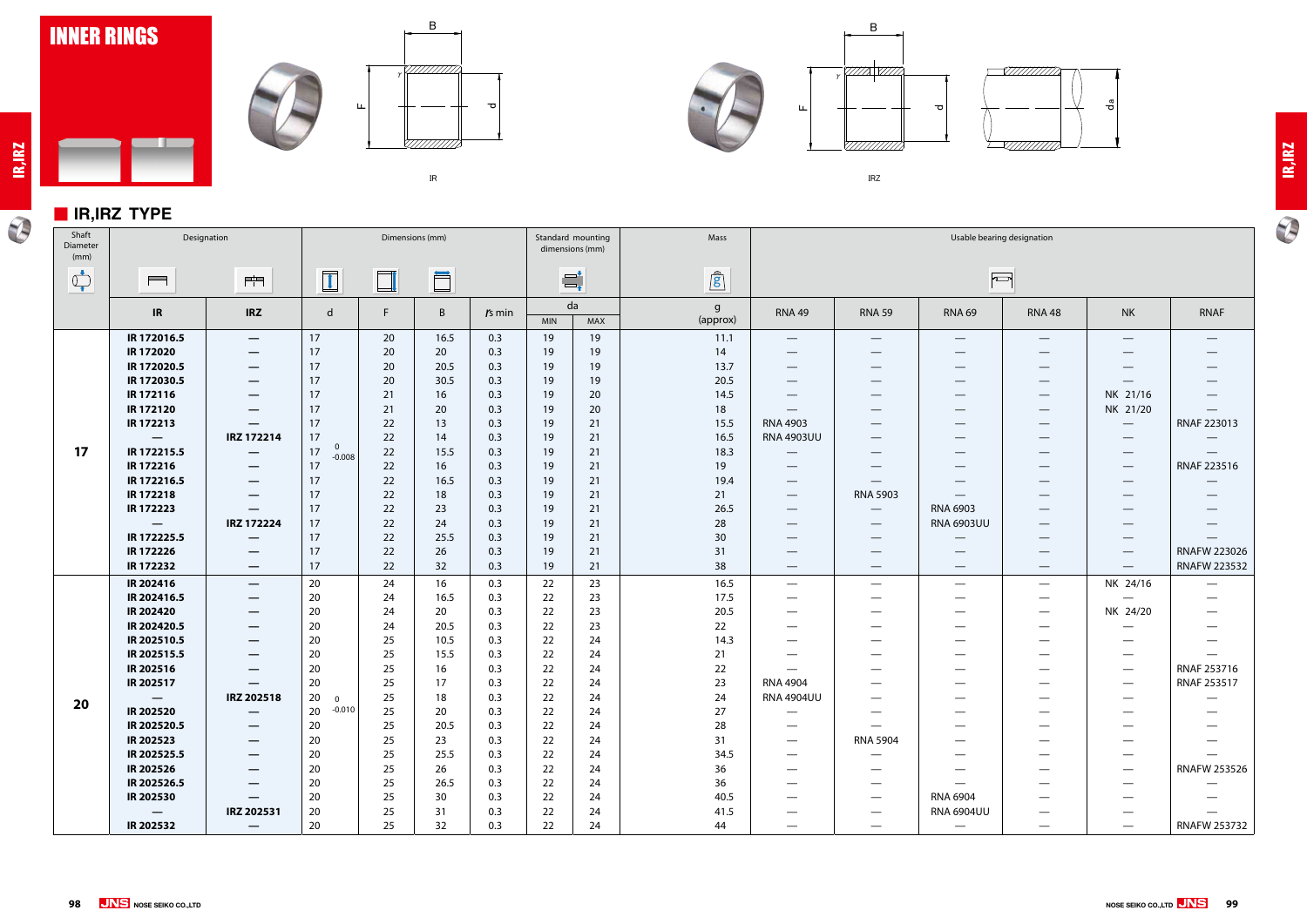

#### ■ **IR,IRZ TYPE**

<u>a ba</u>

**IR,IRZ**

 $\overline{\bm{v}}$ 









㻵㻾㼆

# **IR,IRZ**

 $\overline{\mathbf{P}}$ 

| Shaft<br>Diameter<br>(mm)      |                                                                                                                                                                                                                                                                                         | Designation<br>Dimensions (mm)                                                                                                                                                                                                                                                                                                                                                                                 |                                                                                                                                  |                                                                                                          |                                                                                                                      |                                                                                                                            |                                                                                                          |                                                                                                          | Mass                                                                                                                   | Usable bearing designation                                                                                                                                                                                                                             |                                                                                                                                                                                                                                                                                         |                                                                                                                                                                                                                                                          |                                                                                                                                                                                                                                                                     |                                                                                                                                                                                                                                  |                                                                                                                                                                                       |  |
|--------------------------------|-----------------------------------------------------------------------------------------------------------------------------------------------------------------------------------------------------------------------------------------------------------------------------------------|----------------------------------------------------------------------------------------------------------------------------------------------------------------------------------------------------------------------------------------------------------------------------------------------------------------------------------------------------------------------------------------------------------------|----------------------------------------------------------------------------------------------------------------------------------|----------------------------------------------------------------------------------------------------------|----------------------------------------------------------------------------------------------------------------------|----------------------------------------------------------------------------------------------------------------------------|----------------------------------------------------------------------------------------------------------|----------------------------------------------------------------------------------------------------------|------------------------------------------------------------------------------------------------------------------------|--------------------------------------------------------------------------------------------------------------------------------------------------------------------------------------------------------------------------------------------------------|-----------------------------------------------------------------------------------------------------------------------------------------------------------------------------------------------------------------------------------------------------------------------------------------|----------------------------------------------------------------------------------------------------------------------------------------------------------------------------------------------------------------------------------------------------------|---------------------------------------------------------------------------------------------------------------------------------------------------------------------------------------------------------------------------------------------------------------------|----------------------------------------------------------------------------------------------------------------------------------------------------------------------------------------------------------------------------------|---------------------------------------------------------------------------------------------------------------------------------------------------------------------------------------|--|
| $\bigcirc_{\bullet}^{\bullet}$ | $\qquad \qquad \blacksquare$                                                                                                                                                                                                                                                            | 門                                                                                                                                                                                                                                                                                                                                                                                                              | $\boxed{1}$                                                                                                                      | $\Box$                                                                                                   | Ö                                                                                                                    |                                                                                                                            |                                                                                                          | $\equiv$                                                                                                 | $\mathbf{r}$                                                                                                           |                                                                                                                                                                                                                                                        |                                                                                                                                                                                                                                                                                         | F                                                                                                                                                                                                                                                        |                                                                                                                                                                                                                                                                     |                                                                                                                                                                                                                                  |                                                                                                                                                                                       |  |
|                                | IR                                                                                                                                                                                                                                                                                      | <b>IRZ</b>                                                                                                                                                                                                                                                                                                                                                                                                     | $\mathsf{d}$                                                                                                                     | F.                                                                                                       | $\mathsf{B}$                                                                                                         | $rs$ min                                                                                                                   | <b>MIN</b>                                                                                               | da<br>MAX                                                                                                | $\mathsf{g}$<br>(approx)                                                                                               | <b>RNA 49</b>                                                                                                                                                                                                                                          | <b>RNA 59</b>                                                                                                                                                                                                                                                                           | <b>RNA 69</b>                                                                                                                                                                                                                                            | <b>RNA 48</b>                                                                                                                                                                                                                                                       | <b>NK</b>                                                                                                                                                                                                                        | <b>RNAF</b>                                                                                                                                                                           |  |
| 22                             | IR 222616<br>IR 222620<br>IR 222817<br>IR 222820.5<br>IR 222823<br>IR 222830                                                                                                                                                                                                            | $\hspace{0.1mm}-\hspace{0.1mm}$<br>$\overline{\phantom{m}}$<br>$\hspace{0.1mm}-\hspace{0.1mm}$<br>$\overline{\phantom{m}}$<br>$\hspace{0.1mm}-\hspace{0.1mm}$<br>$\hspace{0.1mm}-\hspace{0.1mm}$                                                                                                                                                                                                               | 22<br>22<br>22<br>$\overline{0}$<br>$-0.010$<br>22<br>22<br>22                                                                   | 26<br>26<br>28<br>28<br>28<br>28                                                                         | 16<br>20<br>17<br>20.5<br>23<br>30                                                                                   | 0.3<br>0.3<br>0.3<br>0.3<br>0.3<br>0.3                                                                                     | 24<br>24<br>24<br>24<br>24<br>24                                                                         | 25<br>25<br>27<br>27<br>27<br>27                                                                         | 17.5<br>24<br>30.5<br>37<br>42<br>55                                                                                   | $\hspace{0.1mm}-\hspace{0.1mm}$<br>$\hspace{0.1mm}-\hspace{0.1mm}$<br>RNA 49/22<br>$\hspace{0.1mm}-\hspace{0.1mm}$<br>$\hspace{0.05cm}$                                                                                                                | $\hspace{0.05cm}$<br>$\overline{\phantom{0}}$<br>RNA 59/22<br>$\hspace{0.05cm}$                                                                                                                                                                                                         | $\hspace{0.1mm}-\hspace{0.1mm}$<br>$\qquad \qquad$<br>$\qquad \qquad$<br>$\hspace{0.1mm}-\hspace{0.1mm}$<br>—<br>RNA 69/22                                                                                                                               | $\overline{\phantom{0}}$<br>$\hspace{0.1mm}-\hspace{0.1mm}$<br>$\hspace{0.05cm}$<br>$\hspace{0.05cm}$<br>$\hspace{0.05cm}$                                                                                                                                          | NK 26/16<br>NK 26/20<br>$\hspace{0.1mm}-\hspace{0.1mm}$<br>—                                                                                                                                                                     | $\overbrace{\phantom{12333}}$<br>$\hspace{0.1mm}-\hspace{0.1mm}$<br>$\overbrace{\phantom{12332}}$                                                                                     |  |
| 25                             | IR 252920<br>IR 252930<br>IR 253015<br>IR 253015.5<br>IR 253016<br>IR 253017<br>$\overline{\phantom{m}}$<br>IR 253020<br>IR 253020.5<br>IR 253023<br>IR 253025.5<br>IR 253026<br>IR 253026.5<br>IR 253030<br>IR 253030.5<br>$\hspace{0.1mm}-\hspace{0.1mm}$<br>IR 253032<br>IR 253038.5 | $\overline{\phantom{m}}$<br>$\overline{\phantom{m}}$<br>$\hspace{0.1mm}-\hspace{0.1mm}$<br>$\hspace{0.05cm}$<br>—<br>—<br>IRZ 253018<br>$\hspace{0.1mm}-\hspace{0.1mm}$<br>$\hspace{0.1mm}-\hspace{0.1mm}$<br>$\overline{\phantom{m}}$<br>$\hspace{0.1mm}-\hspace{0.1mm}$<br>$\overline{\phantom{m}}$<br>$\overline{\phantom{m}}$<br>$\overline{\phantom{m}}$<br>IRZ 253031<br>$\hspace{0.1mm}-\hspace{0.1mm}$ | 25<br>25<br>25<br>25<br>25<br>25<br>25<br>25<br>25<br>$\Omega$<br>25<br>$-0.010$<br>25<br>25<br>25<br>25<br>25<br>25<br>25<br>25 | 29<br>29<br>30<br>30<br>30<br>30<br>30<br>30<br>30<br>30<br>30<br>30<br>30<br>30<br>30<br>30<br>30<br>30 | 20<br>30<br>15<br>15.5<br>16<br>17<br>18<br>20<br>20.5<br>23<br>25.5<br>26<br>26.5<br>30<br>30.5<br>31<br>32<br>38.5 | 0.3<br>0.3<br>0.3<br>0.3<br>0.3<br>0.3<br>0.3<br>0.3<br>0.3<br>0.3<br>0.3<br>0.3<br>0.3<br>0.3<br>0.3<br>0.3<br>0.3<br>0.3 | 27<br>27<br>24<br>24<br>27<br>27<br>27<br>24<br>24<br>27<br>24<br>27<br>24<br>27<br>24<br>27<br>27<br>24 | 28<br>28<br>29<br>29<br>29<br>29<br>29<br>29<br>29<br>29<br>29<br>29<br>29<br>29<br>29<br>29<br>29<br>29 | 25<br>38<br>24.5<br>25.5<br>28<br>28.5<br>29.5<br>33<br>34<br>38<br>42.5<br>44.5<br>44<br>49<br>50.5<br>51<br>54<br>64 | —<br>$\hspace{0.05cm}$<br>$\overline{\phantom{0}}$<br><b>RNA 4905</b><br><b>RNA 4905UU</b><br>$\qquad \qquad \longleftarrow$<br>$\hspace{0.05cm}$<br>$\overline{\phantom{0}}$<br>—<br>$\hspace{0.05cm}$<br>—<br>$\hspace{0.05cm}$<br>$\hspace{0.05cm}$ | $\overbrace{\phantom{13333}}$<br>$\overline{\phantom{0}}$<br>$\overline{\phantom{0}}$<br>$\overbrace{\phantom{13333}}$<br>—<br><b>RNA 5905</b><br>—<br>$\overbrace{\phantom{13333}}$<br>$\overline{\phantom{0}}$<br>$\overbrace{\phantom{13333}}$<br>$\overbrace{\phantom{13333}}$<br>— | $\hspace{0.05cm}$<br>--<br>$\qquad \qquad$<br>$\hspace{0.05cm}$<br>$\qquad \qquad$<br>$\hspace{0.05cm}$<br>--<br>$\qquad \qquad$<br>$\hspace{0.05cm}$<br>$\hspace{0.05cm}$<br>$\qquad \qquad$<br><b>RNA 6905</b><br><b>RNA 6905UU</b><br>$\qquad \qquad$ | $\hspace{0.05cm}$<br>$\overline{\phantom{0}}$<br>$\hspace{0.05cm}$<br>$\qquad \qquad \longleftarrow$<br>$\hspace{0.05cm}$<br>$\hspace{0.05cm}$<br>$\overbrace{\phantom{aaaaa}}$<br>$\hspace{0.05cm}$<br>$\hspace{0.05cm}$<br>$\hspace{0.05cm}$<br>$\hspace{0.05cm}$ | NK 29/20<br>NK 29/30<br>$\hspace{0.05cm}$<br>$\hspace{0.05cm}$<br>$\hspace{0.05cm}$<br>$\hspace{0.05cm}$<br>—<br>$\hspace{0.05cm}$<br>$\hspace{0.05cm}$<br>$\hspace{0.05cm}$<br>$\hspace{0.05cm}$<br>—<br>$\hspace{0.05cm}$<br>— | $\qquad \qquad \longleftarrow$<br>$\qquad \qquad \longleftarrow$<br>—<br>RNAF 304216<br>RNAF 304017<br>—<br>$\overline{\phantom{0}}$<br>RNAFW 304026<br>—<br>–<br><b>RNAFW 304232</b> |  |
| 28                             | IR 283217<br><b>IR 283220</b><br>IR 283220.5<br>IR 283223<br>IR 283230<br>IR 283230.5                                                                                                                                                                                                   | –<br>$\hspace{0.1mm}-\hspace{0.1mm}$<br>–<br>–                                                                                                                                                                                                                                                                                                                                                                 | 28<br>28<br>28<br>$\overline{0}$<br>$-0.010$<br>28<br>28<br>28                                                                   | 32<br>32<br>32<br>32<br>32<br>32                                                                         | 17<br>20<br>20.5<br>23<br>30 <sup>°</sup><br>30.5                                                                    | 0.3<br>0.3<br>0.3<br>0.3<br>0.3<br>0.3                                                                                     | 30 <sup>°</sup><br>30 <sup>°</sup><br>30<br>30<br>30<br>30                                               | 31<br>31<br>31<br>31<br>31<br>31                                                                         | 24.5<br>28.5<br>29.5<br>34<br>43<br>44                                                                                 | RNA 49/28<br>$\qquad \qquad \longleftarrow$<br>$\overline{\phantom{0}}$<br>$\qquad \qquad \longleftarrow$<br>—                                                                                                                                         | RNA 59/28                                                                                                                                                                                                                                                                               | —<br>—<br>RNA 69/28<br>$\qquad \qquad$                                                                                                                                                                                                                   | $\hspace{0.05cm}$<br>$\qquad \qquad \longleftarrow$<br>$\hspace{0.1mm}-\hspace{0.1mm}$<br>$\hspace{0.1mm}-\hspace{0.1mm}$<br>$\hspace{0.05cm}$                                                                                                                      | $\hspace{0.1mm}-\hspace{0.1mm}$<br>NK 32/20<br>$\qquad \qquad \longleftarrow$<br>$\overline{\phantom{m}}$<br>NK 32/30<br>—                                                                                                       |                                                                                                                                                                                       |  |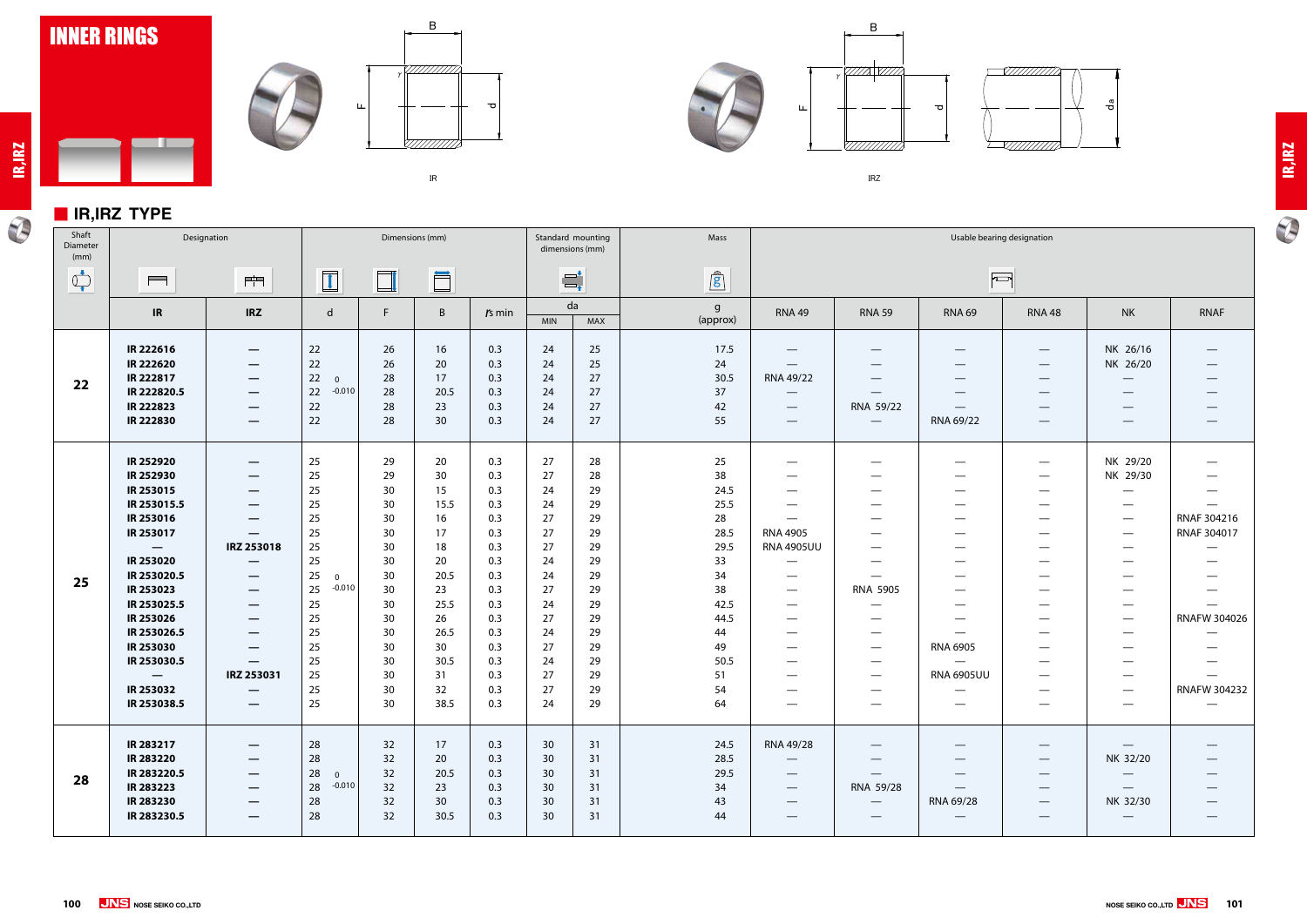

#### ■ **IR,IRZ TYPE**

a kacamatan ing Kabupatèn Kabupatèn Kabupatèn Kabupatèn Kabupatèn Kabupatèn Kabupatèn Kabupatèn Kabupatèn Kabu

 $\mathcal{P}$ 





**NOSE SEIKO CO.,LTD 103**





㻵㻾㼆



 $\bigoplus$ 

earing designation  $\Box$ RNAF 354716 — — —  $\overline{\phantom{0}}$ RNAF 354517  $\overline{\phantom{m}}$ — —  $\overline{\phantom{0}}$ NK 35/20 — — — — — — —  $\overline{\phantom{0}}$  $\equiv$  $\overline{\phantom{0}}$ RNAFW 354526 — — NK 35/30  $\overline{\phantom{m}}$ —  $\overline{\phantom{0}}$  $\overline{\phantom{0}}$ —  $U$  $\overline{\phantom{0}}$ — — RNAFW 354732 —  $\overline{\phantom{0}}$ — — — NK 37/20  $\overline{\phantom{0}}$ —  $\overline{\phantom{0}}$ NK 37/30 — —  $\overline{\phantom{0}}$ —  $\overline{\phantom{0}}$ —  $\overline{\phantom{0}}$ —  $\overline{\phantom{0}}$ — RNAF 405017 — — NK 40/20 RNAF 405520  $\overline{\phantom{0}}$  $\overline{\phantom{0}}$  $\overline{\phantom{0}}$ —  $\overline{\phantom{0}}$ — — NK 40/30 — — RNAFW 405034 — — RNAFW 405540 — —  $\overline{\phantom{0}}$ —  $\overline{\phantom{0}}$ — — —  $\overline{\phantom{0}}$ — —  $\overline{\phantom{m}}$ —  $\overline{\phantom{0}}$  $U$  $\overline{\phantom{0}}$ — — NK 43/20 —  $\overline{\phantom{0}}$ 

| Shaft<br>Diameter<br>(mm)      |                              | Designation                               |                      |          | Dimensions (mm) |            |            | Standard mounting<br>dimensions (mm) | Mass          |                                                    |                                 |                                    | Usable bearing designation                                |                                             |                                      |
|--------------------------------|------------------------------|-------------------------------------------|----------------------|----------|-----------------|------------|------------|--------------------------------------|---------------|----------------------------------------------------|---------------------------------|------------------------------------|-----------------------------------------------------------|---------------------------------------------|--------------------------------------|
| $\bigcirc_{\bullet}^{\bullet}$ | $\qquad \qquad \blacksquare$ | $\mathbb{P}^{\mathrm{lim}}$               | $\boxed{\mathbf{1}}$ | $\Box$   | Ö               |            |            | $\Xi^\star_\tau$                     | $\mathbf{r}$  |                                                    |                                 |                                    | $\Box$                                                    |                                             |                                      |
|                                | IR                           | <b>IRZ</b>                                | d                    | F        | B               | $rs$ min   | <b>MIN</b> | da<br>MAX                            | g<br>(approx) | <b>RNA 49</b>                                      | <b>RNA 59</b>                   | <b>RNA 69</b>                      | <b>RNA 48</b>                                             | <b>NK</b>                                   | <b>RNAF</b>                          |
|                                | IR 303516<br>IR 303517       | $\qquad \qquad \overline{\qquad \qquad }$ | 30 <sup>°</sup>      | 35<br>35 | 16<br>17        | 0.3<br>0.3 | 32<br>32   | 34<br>34                             | 31.5<br>33.5  | $\hspace{0.1mm}-\hspace{0.1mm}$<br><b>RNA 4906</b> | $\hspace{0.05cm}$               | $\qquad \qquad$                    |                                                           | $\hspace{0.1mm}-\hspace{0.1mm}$             | <b>RNAF 3547</b><br><b>RNAF 3545</b> |
|                                |                              | $\hspace{0.05cm}$<br>IRZ 303518           | 30<br>30             | 35       | 18              | 0.3        | 32         | 34                                   | 35            | <b>RNA 4906UU</b>                                  | —                               | $\qquad \qquad$                    | $\overbrace{\phantom{13333}}$                             | $\hspace{0.1mm}-\hspace{0.1mm}$             | $\hspace{0.05cm}$                    |
|                                | IR 303520                    |                                           | 30                   | 35       | 20              | 0.3        | 32         | 34                                   | 38.5          | $\hspace{0.05cm}$                                  |                                 | $\qquad \qquad$<br>$\qquad \qquad$ | $\overline{\phantom{0}}$<br>$\overbrace{\phantom{13333}}$ | $\hspace{0.1mm}-\hspace{0.1mm}$<br>NK 35/20 | $\hspace{0.05cm}$                    |
|                                | IR 303520.5                  |                                           | 30                   | 35       | 20.5            | 0.3        | 34         | 34                                   | 40            |                                                    |                                 |                                    |                                                           |                                             |                                      |
|                                | IR 303523                    |                                           | 30                   | 35       | 23              | 0.3        | 32         | 34                                   | 44            | $\hspace{0.05cm}$                                  | <b>RNA 5906</b>                 |                                    | —                                                         |                                             |                                      |
| 30                             | IR 303525.5                  | $\overline{\phantom{m}}$                  | $\overline{0}$<br>30 | 35       | 25.5            | 0.3        | 34         | 34                                   | 51            | $\hspace{0.05cm}$                                  | —                               | $\qquad \qquad$                    |                                                           |                                             | $\hspace{0.05cm}$                    |
|                                | IR 303526                    |                                           | $-0.010$<br>30       | 35       | 26              | 0.3        | 32         | 34                                   | 52            | $\hspace{0.05cm}$                                  | $\overline{\phantom{0}}$        | $\hspace{0.05cm}$                  | $\overline{\phantom{0}}$                                  | $\hspace{0.1mm}-\hspace{0.1mm}$             | RNAFW 35                             |
|                                | IR 303530                    |                                           | 30                   | 35       | 30              | 0.3        | 32         | 34                                   | 59            | $\hspace{0.05cm}$                                  | $\hspace{0.05cm}$               | <b>RNA 6906</b>                    | $\overline{\phantom{0}}$                                  | NK 35/30                                    | $\overline{\phantom{0}}$             |
|                                | IR 303530.5                  |                                           | 30                   | 35       | 30.5            | 0.3        | 34         | 34                                   | 60            | $\overbrace{\phantom{13333}}$                      | $\qquad \qquad$                 | $\equiv$                           |                                                           | $\qquad \qquad$                             | $\hspace{0.05cm}$                    |
|                                | $\overline{\phantom{m}}$     | IRZ 303531                                | 30                   | 35       | 31              | 0.3        | 32         | 34                                   | 61            | $\hspace{0.05cm}$                                  | $\hspace{0.05cm}$               | <b>RNA 6906UU</b>                  | $\overline{\phantom{0}}$                                  |                                             | $\overline{\phantom{0}}$             |
|                                | IR 303532                    |                                           | 30                   | 35       | 32              | 0.3        | 32         | 34                                   | 64            |                                                    |                                 |                                    | $\overline{\phantom{0}}$                                  | $\hspace{0.05cm}$                           | RNAFW 35                             |
|                                | IR 303820                    |                                           | 30                   | 38       | 20              | 0.6        | 34         | 37                                   | 65            | $\hspace{0.05cm}$                                  | —                               | $\hspace{0.1mm}-\hspace{0.1mm}$    | $\qquad \qquad \longleftarrow$                            |                                             | $\hspace{0.05cm}$                    |
|                                | IR 323720                    | $\hspace{0.1mm}-\hspace{0.1mm}$           | 32                   | 37       | 20              | 0.3        | 34         | 36                                   | 43.5          | $\hspace{0.1mm}-\hspace{0.1mm}$                    | $\hspace{0.1mm}-\hspace{0.1mm}$ | $\hspace{0.1mm}-\hspace{0.1mm}$    |                                                           | NK 37/20                                    |                                      |
|                                | IR 323730                    |                                           | 32<br>$\overline{0}$ | 37       | 30 <sup>°</sup> | 0.3        | 34         | 36                                   | 63            | $\hspace{0.1mm}-\hspace{0.1mm}$                    |                                 | $\qquad \qquad$                    | $\hspace{0.1mm}-\hspace{0.1mm}$                           | NK 37/30                                    | $\hspace{0.1mm}-\hspace{0.1mm}$      |
| 32                             | IR 324020                    | $\hspace{0.05cm}$                         | $32\,$<br>$-0.012$   | 40       | 20              | 0.6        | 36         | 39                                   | 69            | RNA 49/32                                          |                                 | $\overbrace{\phantom{12332}}$      | $\hspace{0.05cm}$                                         |                                             |                                      |
|                                | IR 324027                    | $\hspace{0.05cm}$                         | 32                   | 40       | 27              | 0.6        | 36         | 39                                   | 92            | $\hspace{0.05cm}$                                  | RNA 59/32                       |                                    |                                                           |                                             |                                      |
|                                | IR 324036                    |                                           | 32                   | 40       | 36              | 0.6        | 36         | 39                                   | 123           | $\hspace{0.1mm}-\hspace{0.1mm}$                    | $\hspace{0.1mm}-\hspace{0.1mm}$ | RNA 69/32                          |                                                           |                                             |                                      |
|                                | IR 354017                    | $\overline{\phantom{m}}$                  | 35                   | 40       | 17              | 0.3        | 37         | 39                                   | 39            | $\hspace{0.05cm}$                                  | $\hspace{0.1mm}-\hspace{0.1mm}$ | $\qquad \qquad$                    | $\overbrace{\phantom{13333}}$                             | $\overline{\phantom{0}}$                    | <b>RNAF 4050</b>                     |
|                                | IR 354020                    | $\qquad \qquad \overline{\qquad \qquad }$ | 35                   | 40       | 20              | 0.3        | 37         | 39                                   | 46            |                                                    |                                 | —                                  | $\overline{\phantom{0}}$                                  | NK 40/20                                    | <b>RNAF 4055</b>                     |
|                                | IR 354020.5                  | $\qquad \qquad \longleftarrow$            | 35                   | 40       | 20.5            | 0.3        | 39         | 39                                   | 46.5          | $\hspace{0.05cm}$                                  | —                               | $\qquad \qquad$                    | $\overbrace{\phantom{13333}}$                             | $\hspace{0.05cm}$                           |                                      |
|                                | IR 354025.5                  |                                           | 35                   | 40       | 25.5            | 0.3        | 39         | 39                                   | 46            | $\hspace{0.05cm}$                                  |                                 | $\qquad \qquad$                    | $\overbrace{\phantom{13333}}$                             | $\hspace{0.1mm}-\hspace{0.1mm}$             | $\qquad \qquad -$                    |
|                                | IR 354030                    | —                                         | 35                   | 40       | 30              | 0.3        | 37         | 39                                   | 67            |                                                    |                                 | —                                  | $\overline{\phantom{0}}$                                  | NK 40/30                                    | $\overline{\phantom{m}}$             |
| 35                             | IR 354034                    |                                           | 35<br>$\mathbf 0$    | 40       | 34              | 0.3        | 37         | 39                                   | 78            |                                                    |                                 |                                    | —                                                         |                                             | RNAFW 40                             |
|                                | IR 354040                    |                                           | 35<br>$-0.012$       | 40       | 40              | 0.3        | 37         | 39                                   | 95            |                                                    |                                 |                                    |                                                           |                                             | RNAFW 40                             |
|                                | IR 354220                    | $\overline{\phantom{0}}$                  | 35                   | 42       | 20              | 0.6        | 39         | 41                                   | 65            | <b>RNA 4907</b>                                    | —                               |                                    | —                                                         |                                             |                                      |
|                                |                              | IRZ 354221                                | 35                   | 42       | 21              | 0.6        | 39         | 41                                   | 67            | <b>RNA 4907UU</b>                                  | $\overline{\phantom{m}}$        |                                    | $\overline{\phantom{0}}$                                  |                                             |                                      |
|                                | IR 354227                    | $\overline{\phantom{m}}$                  | 35                   | 42       | 27              | 0.6        | 39         | 41                                   | 80            | $\overline{\phantom{m}}$                           | RNA 5907                        | $\overline{\phantom{m}}$           | $\overline{\phantom{0}}$                                  |                                             | $\hspace{0.1mm}-\hspace{0.1mm}$      |
|                                | IR 354236                    |                                           | 35                   | 42       | 36              | 0.6        | 39         | 41                                   | 120           | $\hspace{0.05cm}$                                  | $\overline{\phantom{m}}$        | RNA 6907                           | $\overline{\phantom{0}}$                                  |                                             |                                      |
|                                | $\overline{\phantom{0}}$     | IRZ 354237                                | 35                   | 42       | 37              | 0.6        | 39         | 41                                   | 120           | $\qquad \qquad -$                                  | $\hspace{0.05cm}$               | <b>RNA 6907UU</b>                  | $\overbrace{\phantom{13333}}$                             |                                             |                                      |
|                                | IR 384320                    | $\hspace{0.05cm}$                         | 38<br>$\overline{0}$ | 43       | 20              | 0.3        | 40         | 42                                   | 49.5          | $\hspace{0.05cm}$                                  | —                               | $\overbrace{\phantom{12332}}$      |                                                           | NK 43/20                                    |                                      |
| 38                             | IR 384330                    | $\qquad \qquad \  \  \, \bar{}$           | 38 -0.012            | 43       | 30 <sup>°</sup> | 0.3        | 40         | 42                                   | 72            | $\overbrace{\phantom{aaaaa}}$                      | —                               | $\hspace{0.1mm}-\hspace{0.1mm}$    | $\overbrace{\phantom{aaaaa}}$                             | NK 43/30                                    | $\overline{\phantom{m}}$             |
|                                |                              |                                           |                      |          |                 |            |            |                                      |               |                                                    |                                 |                                    |                                                           |                                             |                                      |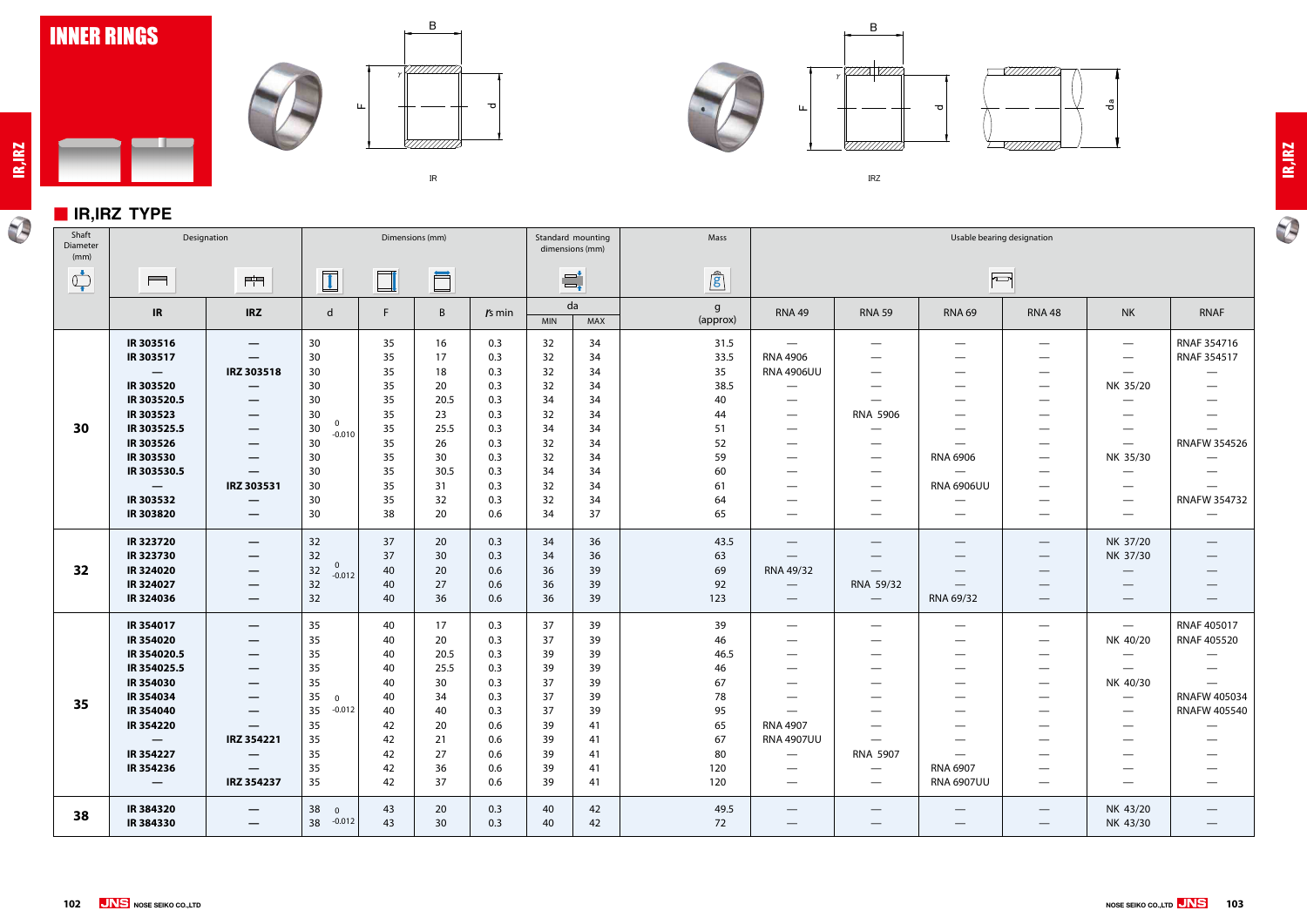

### ■ **IR,IRZ TYPE**

 $\blacksquare$ 

**IR,IRZ**









㻵㻾㼆



| Shaft<br>Diameter<br>(mm)                                                                                                                                                                                                                                                                                                                           | Designation                                                                                                                                                                                                                    |                                                                                                                                                                                                                                                                                                                                                | Dimensions (mm)                                                                                                    |                                                                                  |                                                                                          |                                                                                                |                                                                                  | Standard mounting<br>Mass<br>dimensions (mm)                                           |                                                                                               |                                                                                                                                                                                                                                                                  | Usable bearing designation                                                                                                                                                                                  |                                                                                                               |                                                                                                                                                                                                                                                                                                                                                                                     |                                                                                                                                                                                                                                                      |                                                                                                                                                                                                 |  |
|-----------------------------------------------------------------------------------------------------------------------------------------------------------------------------------------------------------------------------------------------------------------------------------------------------------------------------------------------------|--------------------------------------------------------------------------------------------------------------------------------------------------------------------------------------------------------------------------------|------------------------------------------------------------------------------------------------------------------------------------------------------------------------------------------------------------------------------------------------------------------------------------------------------------------------------------------------|--------------------------------------------------------------------------------------------------------------------|----------------------------------------------------------------------------------|------------------------------------------------------------------------------------------|------------------------------------------------------------------------------------------------|----------------------------------------------------------------------------------|----------------------------------------------------------------------------------------|-----------------------------------------------------------------------------------------------|------------------------------------------------------------------------------------------------------------------------------------------------------------------------------------------------------------------------------------------------------------------|-------------------------------------------------------------------------------------------------------------------------------------------------------------------------------------------------------------|---------------------------------------------------------------------------------------------------------------|-------------------------------------------------------------------------------------------------------------------------------------------------------------------------------------------------------------------------------------------------------------------------------------------------------------------------------------------------------------------------------------|------------------------------------------------------------------------------------------------------------------------------------------------------------------------------------------------------------------------------------------------------|-------------------------------------------------------------------------------------------------------------------------------------------------------------------------------------------------|--|
| $\begin{picture}(220,20) \put(0,0){\line(1,0){10}} \put(15,0){\line(1,0){10}} \put(15,0){\line(1,0){10}} \put(15,0){\line(1,0){10}} \put(15,0){\line(1,0){10}} \put(15,0){\line(1,0){10}} \put(15,0){\line(1,0){10}} \put(15,0){\line(1,0){10}} \put(15,0){\line(1,0){10}} \put(15,0){\line(1,0){10}} \put(15,0){\line(1,0){10}} \put(15,0){\line($ | $\qquad \qquad \blacksquare$                                                                                                                                                                                                   | $\frac{1}{\ x\ }$                                                                                                                                                                                                                                                                                                                              | $\boxed{1}$                                                                                                        | $\Box$                                                                           | Ö                                                                                        |                                                                                                |                                                                                  | $\equiv_{\bullet}^{\bullet}$                                                           | $\mathbf{r}$                                                                                  |                                                                                                                                                                                                                                                                  |                                                                                                                                                                                                             |                                                                                                               | $\overline{a}$                                                                                                                                                                                                                                                                                                                                                                      |                                                                                                                                                                                                                                                      |                                                                                                                                                                                                 |  |
|                                                                                                                                                                                                                                                                                                                                                     | IR                                                                                                                                                                                                                             | <b>IRZ</b>                                                                                                                                                                                                                                                                                                                                     | $\mathsf{d}$                                                                                                       | F                                                                                | $\mathsf{B}$                                                                             | $rs$ min                                                                                       | <b>MIN</b>                                                                       | da<br>MAX                                                                              | $\mathsf{g}$<br>(approx)                                                                      | <b>RNA 49</b>                                                                                                                                                                                                                                                    | <b>RNA 59</b>                                                                                                                                                                                               | <b>RNA 69</b>                                                                                                 | <b>RNA 48</b>                                                                                                                                                                                                                                                                                                                                                                       | <b>NK</b>                                                                                                                                                                                                                                            | RNAF                                                                                                                                                                                            |  |
| 40                                                                                                                                                                                                                                                                                                                                                  | IR 404517<br><b>IR404520</b><br>IR 404520.5<br>IR 404525.5<br>IR404530<br>IR404530.5<br>IR404534<br><b>IR404540</b><br>IR404540.5<br>IR 404822<br>$\overline{\phantom{0}}$<br>IR404830<br><b>IR404840</b><br>$\hspace{0.05cm}$ | $\overline{\phantom{m}}$<br>$\overline{\phantom{m}}$<br>$\qquad \qquad \  \  \, -$<br>$\overline{\phantom{m}}$<br>$\overline{\phantom{m}}$<br>$\qquad \qquad \overline{\qquad \qquad }$<br>$\hspace{0.1mm}-\hspace{0.1mm}$<br>$\hspace{0.05cm}$<br>$\overline{\phantom{0}}$<br>IRZ 404823<br>—<br>$\qquad \qquad \longleftarrow$<br>IRZ 404841 | 40<br>40<br>40<br>40<br>40<br>40<br>40<br>$\Omega$<br>$-0.012$<br>40<br>40<br>40<br>40<br>40<br>40<br>40           | 45<br>45<br>45<br>45<br>45<br>45<br>45<br>45<br>45<br>48<br>48<br>48<br>48<br>48 | 17<br>20<br>20.5<br>25.5<br>30<br>30.5<br>34<br>40<br>40.5<br>22<br>23<br>30<br>40<br>41 | 0.3<br>0.3<br>0.6<br>0.6<br>0.3<br>0.6<br>0.3<br>0.3<br>0.6<br>0.6<br>0.6<br>0.6<br>0.6<br>0.6 | 42<br>42<br>44<br>44<br>42<br>44<br>42<br>42<br>44<br>44<br>44<br>44<br>44<br>44 | 44<br>44<br>44<br>44<br>44<br>44<br>44<br>44<br>44<br>47<br>47<br>47<br>47<br>47       | 44.5<br>51<br>52.5<br>65.5<br>77<br>78.5<br>88<br>105<br>104<br>93<br>95<br>123<br>165<br>170 | $\qquad \qquad \longleftarrow$<br>$\hspace{0.1mm}-\hspace{0.1mm}$<br>$\qquad \qquad \longleftarrow$<br>$\hspace{0.05cm}$<br>—<br>$\hspace{0.05cm}$<br>$\overline{\phantom{m}}$<br><b>RNA 4908</b><br><b>RNA 4908UU</b><br>$\hspace{0.05cm}$<br>$\hspace{0.05cm}$ | $\hspace{0.05cm}$<br>—<br>$\hspace{0.05cm}$<br>—<br>—<br>$\hspace{0.05cm}$<br>—<br>$\hspace{0.05cm}$<br>$\overline{\phantom{0}}$<br><b>RNA 5908</b><br>$\overline{\phantom{m}}$<br>$\overline{\phantom{m}}$ | $\hspace{0.1mm}-\hspace{0.1mm}$<br>$\overbrace{\phantom{aaaaa}}$<br>—<br><b>RNA 6908</b><br><b>RNA 6908UU</b> | $\hspace{0.1mm}-\hspace{0.1mm}$<br>$\hspace{0.1mm}-\hspace{0.1mm}$<br>$\overbrace{\phantom{aaaaa}}$<br>$\hspace{0.1mm}-\hspace{0.1mm}$<br>$\hspace{0.1mm}-\hspace{0.1mm}$<br>$\hspace{0.1mm}-\hspace{0.1mm}$<br>$\overbrace{\phantom{aaaaa}}$<br>$\overbrace{\phantom{aaaaa}}$<br>$\overbrace{\phantom{aaaaa}}$<br>$\overbrace{\phantom{aaaaa}}$<br>$\hspace{0.1mm}-\hspace{0.1mm}$ | $\hspace{0.05cm}$<br>NK 45/20<br>$\overline{\phantom{m}}$<br>$\overline{\phantom{m}}$<br>NK 45/30<br>$\overline{\phantom{m}}$<br>$\hspace{0.1mm}-\hspace{0.1mm}$<br>$\hspace{0.05cm}$<br>$\hspace{0.05cm}$<br>$\hspace{0.05cm}$<br>$\hspace{0.05cm}$ | RNAF 455517<br>RNAF 456220<br>$\hspace{0.05cm}$<br>$\hspace{0.05cm}$<br>$\hspace{0.05cm}$<br>$\hspace{0.05cm}$<br><b>RNAFW 455534</b><br>RNAFW 456240<br>$\hspace{0.05cm}$<br>$\hspace{0.05cm}$ |  |
| 42                                                                                                                                                                                                                                                                                                                                                  | IR424720<br>IR424730                                                                                                                                                                                                           | $\overline{\phantom{m}}$<br>$\overline{\phantom{m}}$                                                                                                                                                                                                                                                                                           | 42 <sub>0</sub><br>42 -0.012                                                                                       | 47<br>47                                                                         | 20<br>30                                                                                 | 0.3<br>0.3                                                                                     | 44<br>44                                                                         | 46<br>46                                                                               | 54<br>81                                                                                      |                                                                                                                                                                                                                                                                  | $\hspace{0.05cm}$                                                                                                                                                                                           | $\qquad \qquad$                                                                                               | $\hspace{0.1mm}-\hspace{0.1mm}$<br>$\hspace{0.1mm}-\hspace{0.1mm}$                                                                                                                                                                                                                                                                                                                  | NK 47/20<br>NK 47/30                                                                                                                                                                                                                                 | $\hspace{0.05cm}$                                                                                                                                                                               |  |
| 45                                                                                                                                                                                                                                                                                                                                                  | IR455020<br>IR455025<br>IR455025.5<br>IR455030.5<br>IR455035<br>IR455040<br>IR455222<br>$\overline{\phantom{0}}$<br><b>IR455230</b><br><b>IR455240</b><br>$\overline{\phantom{0}}$<br><b>IR455520</b><br>IR 455522<br>IR455540 | $\overline{\phantom{m}}$<br>—<br>$\hspace{0.1mm}-\hspace{0.1mm}$<br>$\overline{\phantom{m}}$<br>$\qquad \qquad \longleftarrow$<br>—<br>IRZ 455223<br>$\qquad \qquad \longleftarrow$<br>IRZ 455241<br>—<br>—<br>—                                                                                                                               | 45<br>45<br>45<br>45<br>45<br>45<br>45<br>$\overline{\mathbf{0}}$<br>45 -0.012<br>45<br>45<br>45<br>45<br>45<br>45 | 50<br>50<br>50<br>50<br>50<br>50<br>52<br>52<br>52<br>52<br>52<br>55<br>55<br>55 | 20<br>25<br>25.5<br>30.5<br>35<br>40<br>22<br>23<br>30<br>40<br>41<br>20<br>22<br>40     | 0.3<br>0.6<br>0.6<br>0.6<br>0.6<br>0.3<br>0.6<br>0.6<br>0.6<br>0.6<br>0.6<br>0.6<br>0.6        | 47<br>49<br>44<br>44<br>49<br>49<br>49<br>49<br>49<br>49<br>49<br>49<br>50<br>49 | 49<br>49.5<br>49<br>49<br>49.5<br>49.5<br>51<br>51<br>51<br>51<br>51<br>54<br>54<br>54 | 58<br>71<br>73<br>87.5<br>95<br>115<br>88<br>93<br>123<br>165<br>170<br>120<br>130<br>245     | $\qquad \qquad \longleftarrow$<br>-<br>—<br><b>RNA 4909</b><br><b>RNA 4909UU</b>                                                                                                                                                                                 | $\overline{\phantom{0}}$<br>—<br>$\overline{\phantom{0}}$<br><b>RNA 5909</b><br>$\overline{\phantom{m}}$<br>—                                                                                               | $\overbrace{\phantom{13333}}$<br>RNA 6909<br><b>RNA 6909UU</b>                                                | $\hspace{0.1mm}-\hspace{0.1mm}$<br>$\hspace{0.1mm}-\hspace{0.1mm}$<br>$\hspace{0.1mm}-\hspace{0.1mm}$<br>$\hspace{0.1mm}-\hspace{0.1mm}$<br>$\hspace{0.1mm}-\hspace{0.1mm}$<br>$\hspace{0.1mm}-\hspace{0.1mm}$                                                                                                                                                                      | $\overline{\phantom{m}}$<br>NK 50/25<br>$\hspace{0.05cm}$<br>$\hspace{0.05cm}$<br>NK 50/35<br>$\hspace{0.05cm}$                                                                                                                                      | RNAF 506220<br>$\overline{\phantom{m}}$<br><b>RNAFW 506240</b><br>RNAF 557220<br><b>RNAFW 557240</b>                                                                                            |  |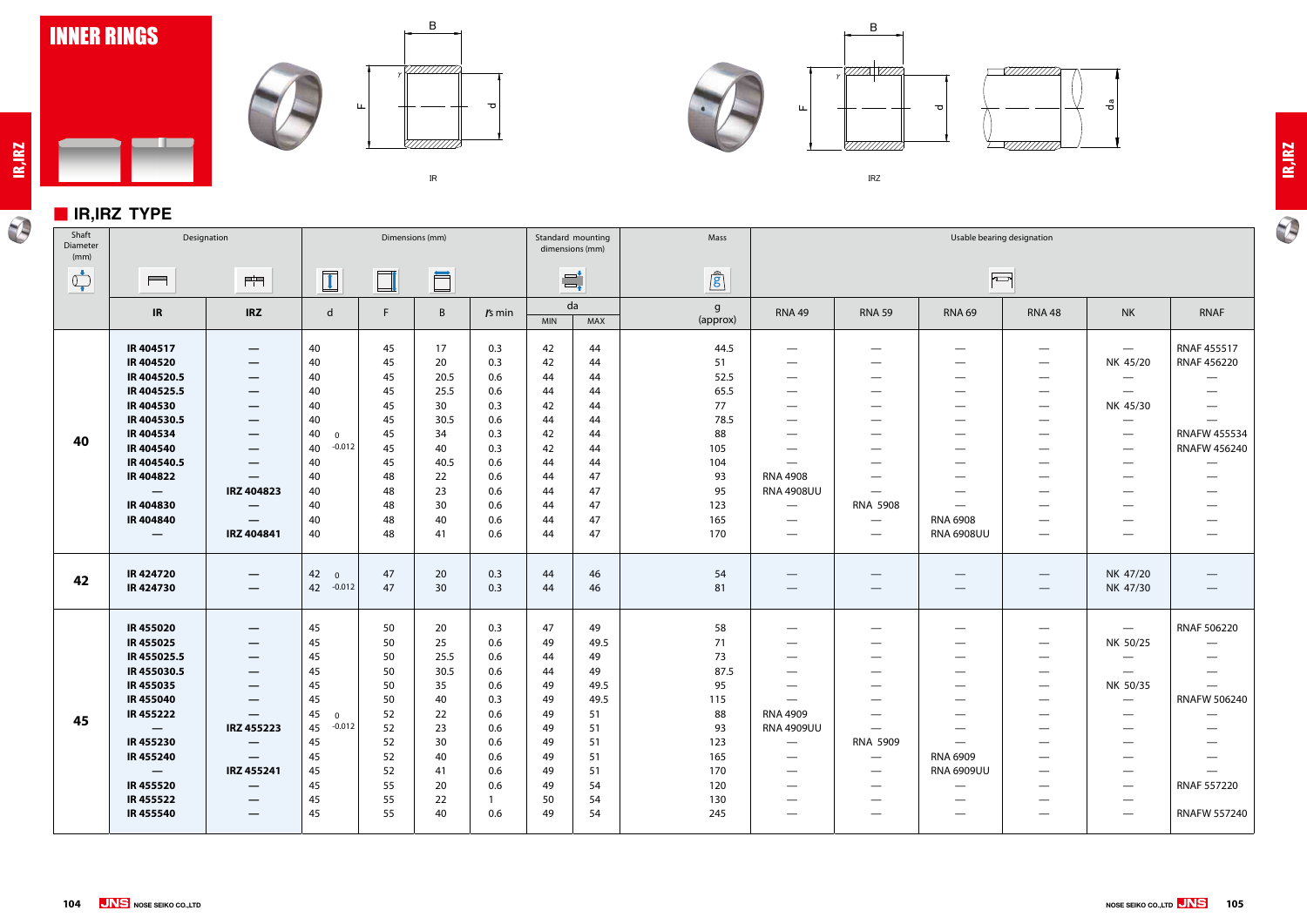

### ■ **IR,IRZ TYPE**

 $\blacksquare$ 









㻵㻾㼆





| Shaft<br>Diameter<br>(mm)      | Designation                     |                                               | Dimensions (mm)                  |          |              |                          | Standard mounting<br>dimensions (mm) | Mass      | Usable bearing designation |                                           |                                      |                                  |                                 |                                  |                                 |
|--------------------------------|---------------------------------|-----------------------------------------------|----------------------------------|----------|--------------|--------------------------|--------------------------------------|-----------|----------------------------|-------------------------------------------|--------------------------------------|----------------------------------|---------------------------------|----------------------------------|---------------------------------|
| $\bigcirc_{\bullet}^{\bullet}$ | $\qquad \qquad \blacksquare$    | $\frac{1}{\  \mathbf{1} \cdot \mathbf{1} \ }$ | $\boxed{1}$                      | $\Box$   | Ö            |                          |                                      | $\equiv$  | $\mathbf{r}$               |                                           |                                      | $\sqrt{2}$                       |                                 |                                  |                                 |
|                                | IR                              | <b>IRZ</b>                                    | d                                | F.       | $\mathsf{B}$ | $rs$ min                 | <b>MIN</b>                           | da<br>MAX | $\mathsf{g}$<br>(approx)   | <b>RNA 49</b>                             | <b>RNA 59</b>                        | <b>RNA 69</b>                    | <b>RNA 48</b>                   | <b>NK</b>                        | <b>RNAF</b>                     |
|                                | <b>IR 505520</b>                | $\overline{\phantom{m}}$                      | 50                               | 55       | 20           | 0.6                      | 54                                   | 54.5      | 63                         |                                           | $\overbrace{\phantom{13333}}$        | $\hspace{0.1mm}-\hspace{0.1mm}$  | $\hspace{0.1mm}-\hspace{0.1mm}$ | $\hspace{0.1mm}-\hspace{0.1mm}$  | <b>RNAF 556820</b>              |
|                                | IR 505525                       |                                               | 50                               | 55       | 25           | 0.6                      | 54                                   | 54.5      | 77                         |                                           | $\hspace{0.05cm}$                    | $\overbrace{\phantom{12322111}}$ | $\hspace{0.1mm}-\hspace{0.1mm}$ | NK 55/25                         | $\overline{\phantom{m}}$        |
|                                | IR 505535                       | $\hspace{0.1mm}-\hspace{0.1mm}$               | 50                               | 55       | 35           | 0.6                      | 54                                   | 54.5      | 110                        | $\hspace{0.05cm}$                         | $\hspace{0.1mm}-\hspace{0.1mm}$      | $\hspace{0.1mm}-\hspace{0.1mm}$  | $\hspace{0.1mm}-\hspace{0.1mm}$ | NK 55/35                         | $\overline{\phantom{m}}$        |
|                                | <b>IR 505540</b>                | —                                             | 50                               | 55       | 40           | 0.6                      | 54                                   | 54.5      | 130                        | $\qquad \qquad \longleftarrow$            | $\hspace{0.1mm}-\hspace{0.1mm}$      |                                  | $\hspace{0.1mm}-\hspace{0.1mm}$ | $\hspace{0.1mm}-\hspace{0.1mm}$  | <b>RNAFW 556840</b>             |
|                                | IR 505822                       | —                                             | 50                               | 58       | 22           | 0.6                      | 54                                   | 57        | 116                        | <b>RNA 4910</b>                           | $\hspace{0.05cm}$                    |                                  | $\hspace{0.1mm}-\hspace{0.1mm}$ |                                  | $\hspace{0.05cm}$               |
| 50                             | $\overline{\phantom{0}}$        | IRZ 505823                                    | 50<br>$\overline{0}$             | 58       | 23           | 0.6                      | 54                                   | 57        | 118                        | <b>RNA 4910UU</b>                         | $\hspace{0.1mm}-\hspace{0.1mm}$      | —                                | $\hspace{0.1mm}-\hspace{0.1mm}$ | $\hspace{0.05cm}$                |                                 |
|                                | IR 505830                       | $\hspace{0.05cm}$                             | $-0.012$<br>50                   | 58       | 30           | 0.6                      | 54                                   | 57        | 159                        | $\hspace{0.1mm}-\hspace{0.1mm}$           | RNA 5910                             | $\hspace{0.1mm}-\hspace{0.1mm}$  | $\qquad \qquad$                 | $\hspace{0.05cm}$                |                                 |
|                                | <b>IR 505840</b>                | $\hspace{0.1mm}-\hspace{0.1mm}$               | 50                               | 58       | 40           | 0.6                      | 54                                   | 57        | 210                        | $\hspace{0.05cm}$                         | $\hspace{0.1mm}-\hspace{0.1mm}$      | RNA 6910                         | $\hspace{0.1mm}-\hspace{0.1mm}$ | $\overbrace{\phantom{12333}}$    |                                 |
|                                | $\hspace{0.1mm}-\hspace{0.1mm}$ | IRZ 505841                                    | 50                               | 58       | 41           | 0.6                      | 54                                   | 57        | 215                        | $\hspace{0.05cm}$                         | $\overline{\phantom{m}}$             | <b>RNA 6910UU</b>                | $\hspace{0.05cm}$               | $\hspace{0.1mm}-\hspace{0.1mm}$  |                                 |
|                                | <b>IR 506020</b>                |                                               | 50                               | 60       | 20           |                          | 55                                   | 59        | 135                        |                                           | $\qquad \qquad$                      |                                  |                                 | $\hspace{0.1mm}-\hspace{0.1mm}$  | RNAF 607820                     |
|                                | IR 506025                       |                                               | 50                               | 60       | 25           |                          | 55                                   | 59        | 163                        |                                           | $\hspace{0.05cm}$                    |                                  | $\hspace{0.1mm}-\hspace{0.1mm}$ |                                  |                                 |
|                                | <b>IR 506040</b>                | $\overline{\phantom{m}}$                      | 50                               | 60       | 40           | -1                       | 55                                   | 59        | 265                        | $\overline{\phantom{0}}$                  | $\overline{\phantom{m}}$             | $\hspace{0.1mm}-\hspace{0.1mm}$  | $\overline{\phantom{m}}$        | $\hspace{0.1mm}-\hspace{0.1mm}$  | RNAFW 607840                    |
|                                | IR 556025                       | $\hspace{0.1mm}-\hspace{0.1mm}$               | 55                               | 60       | 25           | 0.6                      | 59                                   | 59.5      | 88                         |                                           |                                      | $\hspace{0.05cm}$                | $\overbrace{\phantom{aaaaa}}$   | NK 60/25                         | $\hspace{0.1mm}-\hspace{0.1mm}$ |
|                                | IR 556035                       |                                               | 55                               | 60       | 35           | 0.6                      | 59                                   | 59.5      | 120                        | $\qquad \qquad \overline{\qquad \qquad }$ |                                      |                                  | $\overbrace{\phantom{aaaaa}}$   | NK 60/35                         |                                 |
|                                | IR 556325                       | –                                             | 55                               | 63       | 25           |                          | 60                                   | 61        | 145                        | <b>RNA 4911</b>                           |                                      |                                  | $\hspace{0.1mm}-\hspace{0.1mm}$ | $\hspace{0.05cm}$                |                                 |
| 55                             | IR 556334                       | $\hspace{0.1mm}-\hspace{0.1mm}$               | 0<br>55<br>$-0.015$              | 63       | 34           |                          | 60                                   | 61        | 192                        | $\hspace{0.05cm}$                         | RNA 5911                             |                                  | $\overbrace{\phantom{aaaaa}}$   | $\qquad \qquad$                  |                                 |
|                                | IR 556345                       |                                               | 55                               | 63       | 45           |                          | 60                                   | 61        | 255                        |                                           | $\hspace{0.05cm}$                    | RNA 6911                         | $\hspace{0.05cm}$               | $\overbrace{\phantom{aaaaa}}$    | $\overline{\phantom{m}}$        |
|                                | IR 556530                       | $\hspace{0.1mm}-\hspace{0.1mm}$               | 55                               | 65       | 30           | -1                       | 60                                   | 63        | 220                        |                                           | $\hspace{0.05cm}$                    | $\hspace{0.05cm}$                | $\overbrace{\phantom{aaaaa}}$   | $\hspace{0.1mm}-\hspace{0.1mm}$  | RNAF 658530                     |
|                                | IR 556560                       |                                               | 55                               | 65       | 60           | $\overline{\phantom{a}}$ | 60                                   | 63        | 435                        | $\qquad \qquad \overline{\qquad \qquad }$ | $\overbrace{\phantom{12322111}}$     | $\hspace{0.05cm}$                | $\hspace{0.05cm}$               | $\hspace{0.05cm}$                | <b>RNAFW 658560</b>             |
|                                | IR 606825                       | $\overline{\phantom{m}}$                      | 60                               | 68       | 25           | 0.6                      | 64                                   | 66        | 150                        | <b>RNA 4912</b>                           | $\hspace{0.1mm}-\hspace{0.1mm}$      | $\hspace{0.1mm}-\hspace{0.1mm}$  | $\hspace{0.1mm}-\hspace{0.1mm}$ | NK 68/25                         | $\overline{\phantom{0}}$        |
|                                | IR 606834                       | $\overline{\phantom{m}}$                      | 60                               | 68       | 34           |                          | 65                                   | 66        | 206                        | $\hspace{0.1mm}-\hspace{0.1mm}$           | RNA 5912                             | $\hspace{0.1mm}-\hspace{0.1mm}$  | $\hspace{0.1mm}-\hspace{0.1mm}$ | $\hspace{0.05cm}$                |                                 |
|                                | IR 606835                       | $\hspace{0.1mm}-\hspace{0.1mm}$               | 60                               | 68       | 35           | 0.6                      | 64                                   | 66        | 210                        | $\hspace{0.1mm}-\hspace{0.1mm}$           | $\hspace{0.1mm}-\hspace{0.1mm}$      | $\hspace{0.1mm}-\hspace{0.1mm}$  | $\hspace{0.1mm}-\hspace{0.1mm}$ | NK 68/35                         | $\hspace{0.1mm}-\hspace{0.1mm}$ |
| 60                             | IR 606845                       | $\hspace{0.1mm}-\hspace{0.1mm}$               | $\mathbf 0$<br>60<br>$-0.015$    | 68       | 45           |                          | 65                                   | 66        | 275                        | $\qquad \qquad -$                         | $\hspace{0.1mm}-\hspace{0.1mm}$      | RNA 6912                         | $\hspace{0.1mm}-\hspace{0.1mm}$ | $\overbrace{\phantom{12322111}}$ |                                 |
|                                | IR 607025                       | $\hspace{0.1mm}-\hspace{0.1mm}$               | 60                               | 70       | 25           |                          | 65                                   | 68        | 195                        |                                           | $\sim$                               |                                  | $\qquad \qquad$                 | $\hspace{0.05cm}$                |                                 |
|                                | IR 607030                       |                                               | 60                               | 70       | 30           |                          | 65                                   | 68        | 240                        |                                           |                                      |                                  | $\hspace{0.1mm}-\hspace{0.1mm}$ | $\hspace{0.1mm}-\hspace{0.1mm}$  | RNAF 709030                     |
|                                | IR 607060                       | $\overline{\phantom{m}}$                      | 60                               | 70       | 60           |                          | 65                                   | 68        | 480                        | $\overline{\phantom{0}}$                  | $\hspace{0.05cm}$                    | $\hspace{0.1mm}-\hspace{0.1mm}$  | $\hspace{0.1mm}-\hspace{0.1mm}$ | $\hspace{0.1mm}-\hspace{0.1mm}$  | <b>RNAFW 709060</b>             |
|                                | IR 657225                       |                                               | 65                               | 72       | 25           |                          | 70                                   | 70.5      | 145                        | RNA 4913                                  |                                      |                                  |                                 |                                  |                                 |
|                                | IR 657234                       | –                                             |                                  |          |              |                          |                                      | 70.5      | 193                        |                                           | $\hspace{0.05cm}$<br><b>RNA 5913</b> |                                  |                                 |                                  |                                 |
|                                | IR 657245                       |                                               | 65<br>65                         | 72<br>72 | 34<br>45     |                          | 70<br>70                             | 70.5      | 255                        |                                           |                                      | —<br>RNA 6913                    |                                 |                                  |                                 |
| 65                             | IR 657335                       | —                                             | $\overline{0}$<br>$-0.015$<br>65 | 73       | 35           | 0.6                      | 69                                   | 71        | 235                        |                                           | $\hspace{0.05cm}$                    |                                  |                                 | $\hspace{0.05cm}$<br>NK 73/35    |                                 |
|                                | IR 657530                       | —                                             |                                  | 75       |              |                          | 70                                   |           | 260                        |                                           | –                                    |                                  |                                 |                                  | RNAF 759530                     |
|                                | IR 657560                       | —                                             | 65<br>65                         | 75       | 30<br>60     |                          | 70                                   | 73<br>73  | 520                        | —                                         |                                      | –                                | $\hspace{0.1mm}-\hspace{0.1mm}$ | $\hspace{0.05cm}$                | <b>RNAFW 759560</b>             |
|                                |                                 | $\hspace{0.1mm}-\hspace{0.1mm}$               |                                  |          |              |                          |                                      |           |                            | –                                         | –                                    |                                  |                                 | $\qquad \qquad$                  |                                 |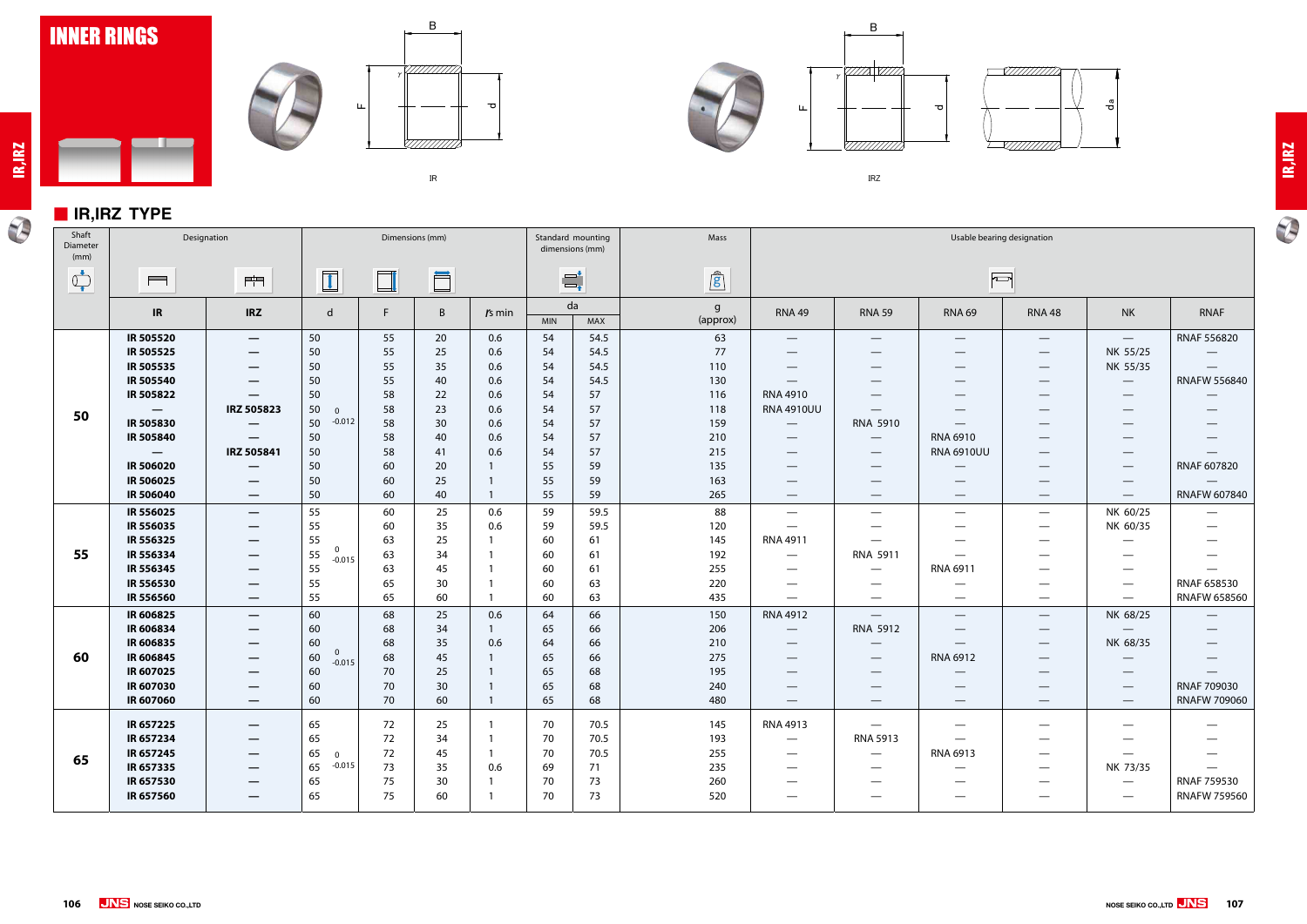

### ■ **IR,IRZ TYPE**

<u>a ba</u>

 $\overline{\bigcirc}$ 











㻵㻾㼆



| Shaft<br>Diameter<br>(mm) | Designation                                                                                            |                                                                                                                                                        | Dimensions (mm)                                          |                                        |                                  | Standard mounting<br>dimensions (mm) |                                        | Mass                                |                                            |                                                                                                                                 |                                                                                                                                        | Usable bearing designation                                                                                                                |                                                                                                                                                                             |                                                                                                                      |                                                                              |
|---------------------------|--------------------------------------------------------------------------------------------------------|--------------------------------------------------------------------------------------------------------------------------------------------------------|----------------------------------------------------------|----------------------------------------|----------------------------------|--------------------------------------|----------------------------------------|-------------------------------------|--------------------------------------------|---------------------------------------------------------------------------------------------------------------------------------|----------------------------------------------------------------------------------------------------------------------------------------|-------------------------------------------------------------------------------------------------------------------------------------------|-----------------------------------------------------------------------------------------------------------------------------------------------------------------------------|----------------------------------------------------------------------------------------------------------------------|------------------------------------------------------------------------------|
| $\sigma$                  | $\blacksquare$                                                                                         | $\mathbb{H}^{\mathbb{H}}$                                                                                                                              | $\overline{\mathbf{1}}$                                  | $\Box$                                 | Ö                                |                                      | $\Xi^\star_\bullet$                    |                                     | $\hat{g}$                                  |                                                                                                                                 |                                                                                                                                        |                                                                                                                                           | $\overline{\mathbb{C}}$                                                                                                                                                     |                                                                                                                      |                                                                              |
|                           | IR                                                                                                     | <b>IRZ</b>                                                                                                                                             | d                                                        | F.                                     | B                                | $rs$ min                             | da<br><b>MIN</b>                       | MAX                                 | $\mathsf{g}$<br>(approx)                   | <b>RNA 49</b>                                                                                                                   | <b>RNA 59</b>                                                                                                                          | <b>RNA 69</b>                                                                                                                             | <b>RNA 48</b>                                                                                                                                                               | <b>NK</b>                                                                                                            | <b>RNAF</b>                                                                  |
| 70                        | IR 708025<br><b>IR 708030</b><br>IR 708035<br><b>IR 708040</b><br><b>IR 708054</b><br><b>IR 708060</b> | $\overline{\phantom{m}}$<br>$\hspace{0.05cm}$<br>$\hspace{0.1mm}-\hspace{0.1mm}$<br>$\hspace{0.1mm}-\hspace{0.1mm}$<br>$\overline{\phantom{m}}$        | 70<br>70<br>70<br>$\Omega$<br>$-0.015$<br>70<br>70<br>70 | 80<br>80<br>80<br>80<br>80<br>80       | 25<br>30<br>35<br>40<br>54<br>60 |                                      | 75<br>75<br>75<br>75<br>75<br>75       | 78<br>78<br>78<br>78<br>78<br>78    | 225<br>275<br>310<br>358<br>490<br>560     | $\overline{\phantom{0}}$<br><b>RNA 4914</b><br>$\hspace{0.1mm}-\hspace{0.1mm}$<br>—<br>$\overline{\phantom{0}}$                 | $\overline{\phantom{0}}$<br>$\overline{\phantom{0}}$<br><b>RNA 5914</b><br>$\overline{\phantom{0}}$<br>$\hspace{0.1mm}-\hspace{0.1mm}$ | $\hspace{0.1mm}-\hspace{0.1mm}$<br>$\overline{\phantom{m}}$<br>—<br>$\qquad \qquad$<br><b>RNA 6914</b><br>$\hspace{0.1mm}-\hspace{0.1mm}$ | $\hspace{0.1mm}-\hspace{0.1mm}$<br>$\hspace{0.1mm}-\hspace{0.1mm}$<br>$\hspace{0.1mm}-\hspace{0.1mm}$<br>$\hspace{0.1mm}-\hspace{0.1mm}$<br>$\hspace{0.1mm}-\hspace{0.1mm}$ | NK 80/25<br>$\hspace{0.05cm}$<br>NK 80/35<br>$\hspace{0.05cm}$<br>$\qquad \qquad$<br>$\hspace{0.1mm}-\hspace{0.1mm}$ | $\overline{\phantom{m}}$<br>RNAF 8010030<br>RNAFW 8010060                    |
| 75                        | IR 758525<br>IR 758530<br>IR 758535<br><b>IR 758540</b><br>IR 758554                                   | $\overline{\phantom{m}}$<br>—<br>$\overline{\phantom{m}}$<br>$\overline{\phantom{m}}$                                                                  | 75<br>75<br>$\Omega$<br>75<br>$-0.015$<br>75<br>75       | 85<br>85<br>85<br>85<br>85             | 25<br>30<br>35<br>40<br>54       |                                      | 80<br>80<br>80<br>80<br>80             | 83<br>83<br>83<br>83<br>83          | 240<br>290<br>335<br>385<br>520            | $\hspace{0.05cm}$<br>RNA 4915<br>—<br>$\hspace{0.05cm}$<br>$\hspace{0.05cm}$                                                    | —<br><b>RNA 5915</b>                                                                                                                   | $\overline{\phantom{m}}$<br><b>RNA 6915</b>                                                                                               | $\hspace{0.1mm}-\hspace{0.1mm}$<br>$\overbrace{\phantom{aaaaa}}$<br>$\overbrace{\phantom{aaaaa}}$<br>$\hspace{0.05cm}$                                                      | NK 85/25<br>NK 85/35<br>$\hspace{0.05cm}$<br>—                                                                       | $\overline{\phantom{m}}$<br>RNAF 8510530<br>$\hspace{0.1mm}-\hspace{0.1mm}$  |
| 80                        | IR 809025<br>IR 809030<br>IR809035<br>IR 809040<br>IR 809054                                           | $\hspace{0.05cm}$<br>$\hspace{0.1mm}-\hspace{0.1mm}$<br>$\hspace{0.05cm}$<br>$\hspace{0.05cm}$                                                         | 80<br>80<br>$\mathbf 0$<br>80<br>$-0.015$<br>80<br>80    | 90<br>90<br>90<br>90<br>90             | 25<br>30<br>35<br>40<br>54       |                                      | 85<br>85<br>85<br>85<br>85             | 88<br>88<br>88<br>88<br>88          | 255<br>310<br>355<br>408<br>550            | $\overline{\phantom{0}}$<br><b>RNA 4916</b><br>$\hspace{0.1mm}-\hspace{0.1mm}$<br>$\hspace{0.05cm}$<br>$\overline{\phantom{0}}$ | —<br><b>RNA 5916</b><br>$\overline{\phantom{m}}$                                                                                       | $\qquad \qquad$<br>$\qquad \qquad$<br><b>RNA 6916</b>                                                                                     | $\overline{\phantom{a}}$<br>$\hspace{0.1mm}-\hspace{0.1mm}$<br>$\hspace{0.1mm}-\hspace{0.1mm}$<br>$\overbrace{\phantom{13333}}$<br>$\overline{\phantom{m}}$                 | NK 90/25<br>$\hspace{0.05cm}$<br>NK 90/35<br>$\hspace{0.1mm}-\hspace{0.1mm}$<br>$\hspace{0.1mm}-\hspace{0.1mm}$      | $\overline{\phantom{m}}$<br>RNAF 9011030<br>$\hspace{0.1mm}-\hspace{0.1mm}$  |
| 85                        | <b>IR 859526</b><br>IR859530<br>IR859536<br>IR8510035<br>IR8510046<br>IR8510063                        | $\overline{\phantom{m}}$<br>$\hspace{0.1mm}-\hspace{0.1mm}$<br>$\hspace{0.1mm}-\hspace{0.1mm}$<br>$\hspace{0.1mm}-\hspace{0.1mm}$<br>$\hspace{0.05cm}$ | 85<br>85<br>85<br>$\Omega$<br>$-0.020$<br>85<br>85<br>85 | 95<br>95<br>95<br>100<br>100<br>100    | 26<br>30<br>36<br>35<br>46<br>63 | 1.1<br>1.1<br>1.1                    | 90<br>90<br>90<br>91.5<br>91.5<br>91.5 | 93<br>93<br>93<br>98<br>98<br>98    | 280<br>330<br>390<br>575<br>760<br>1 0 4 0 | $\hspace{0.1mm}-\hspace{0.1mm}$<br>—<br>—<br><b>RNA 4917</b><br>—<br>$\hspace{0.05cm}$                                          | $\qquad \qquad \longleftarrow$<br>$\overbrace{\phantom{13333}}$<br>$\overline{\phantom{0}}$<br><b>RNA 5917</b>                         | $\overline{\phantom{0}}$<br>$\overbrace{\phantom{13333}}$<br>RNA 6917                                                                     | $\hspace{0.1mm}-\hspace{0.1mm}$<br>$\overbrace{\phantom{aaaaa}}$<br>$\hspace{0.05cm}$<br>$\hspace{0.05cm}$                                                                  | NK 95/26<br>$\hspace{0.05cm}$<br>NK 95/36<br>—<br>–<br>—                                                             | $\overline{\phantom{m}}$<br>RNAF 9511530<br>$\qquad \qquad - \qquad$         |
| 90                        | IR 9010026<br>IR 9010030<br>IR 9010036<br>IR 9010535<br>IR 9010546<br>IR 9010563                       | $\overline{\phantom{m}}$<br>—<br>$\hspace{0.1mm}-\hspace{0.1mm}$                                                                                       | 90<br>90<br>90<br>$\Omega$<br>$-0.020$<br>90<br>90<br>90 | 100<br>100<br>100<br>105<br>105<br>105 | 26<br>30<br>36<br>35<br>46<br>63 | 1.1<br>1.1<br>1.1                    | 95<br>95<br>95<br>96.5<br>96.5<br>96.5 | 98<br>98<br>98<br>103<br>103<br>103 | 295<br>355<br>415<br>610<br>800<br>1 1 0 0 | $\hspace{0.05cm}$<br>—<br>—<br><b>RNA 4918</b><br>$\hspace{0.1mm}-\hspace{0.1mm}$                                               | $\hspace{0.05cm}$<br><b>RNA 5918</b><br>$\overline{\phantom{m}}$                                                                       | —<br>$\qquad \qquad -$<br>RNA 6918                                                                                                        | $\overline{\phantom{a}}$<br>$\hspace{0.1mm}-\hspace{0.1mm}$<br>$\hspace{0.1mm}-\hspace{0.1mm}$<br>$\hspace{0.1mm}-\hspace{0.1mm}$<br>$\overline{\phantom{m}}$               | NK 100/26<br>NK 100/36<br>$\hspace{0.05cm}$<br>$\hspace{0.1mm}-\hspace{0.1mm}$                                       | $\overline{\phantom{m}}$<br>RNAF 10012030<br>$\hspace{0.1mm}-\hspace{0.1mm}$ |
| 95                        | IR 9510526<br>IR 9510536<br>IR9511035<br>IR 9511046<br>IR9511063                                       | $\hspace{0.1mm}-\hspace{0.1mm}$<br>—<br>—                                                                                                              | 95<br>95<br>$\mathbf{0}$<br>95<br>$-0.020$<br>95<br>95   | 105<br>105<br>110<br>110<br>110        | 26<br>36<br>35<br>46<br>63       | 1.1<br>1.1<br>1.1                    | 100<br>100<br>101.5<br>101.5<br>101.5  | 103<br>103<br>108<br>108<br>108     | 315<br>430<br>650<br>850<br>1 1 6 0        | $\qquad \qquad \longleftarrow$<br><b>RNA 4919</b><br>$\overline{\phantom{0}}$<br>—                                              | $\overline{\phantom{0}}$<br>$\overline{\phantom{0}}$<br>$\overline{\phantom{0}}$<br><b>RNA 5919</b><br>$\qquad \qquad -$               | $\hspace{0.1mm}-\hspace{0.1mm}$<br>RNA 6919                                                                                               | $\overline{\phantom{m}}$<br>$\hspace{0.1mm}-\hspace{0.1mm}$<br>$\hspace{0.1mm}-\hspace{0.1mm}$<br>$\hspace{0.05cm}$<br>$\hspace{0.05cm}$                                    | NK 105/26<br>NK 105/36                                                                                               |                                                                              |
| 100                       | IR 10011030<br>IR 10011040<br>IR 10011540                                                              | $\hspace{0.05cm}$<br>$\hspace{0.05cm}$<br>$\qquad \qquad \longleftarrow$                                                                               | 100<br>$\overline{0}$<br>100<br>$-0.020$<br>100          | 110<br>110<br>115                      | 30<br>40<br>40                   | 1.1<br>1.1<br>1.1                    | 106.5<br>106.5<br>106.5                | 108<br>108<br>113                   | 380<br>500<br>700                          | $\overline{\phantom{0}}$<br><b>RNA 4920</b>                                                                                     | $\hspace{0.1mm}-\hspace{0.1mm}$<br>$\overbrace{\phantom{13333}}$                                                                       | $\qquad \qquad$                                                                                                                           | $\overline{\phantom{m}}$<br>$\hspace{0.1mm}-\hspace{0.1mm}$<br>$\hspace{0.1mm}-\hspace{0.1mm}$                                                                              | NK 110/30<br>NK 110/40<br>$\overline{\phantom{m}}$                                                                   |                                                                              |